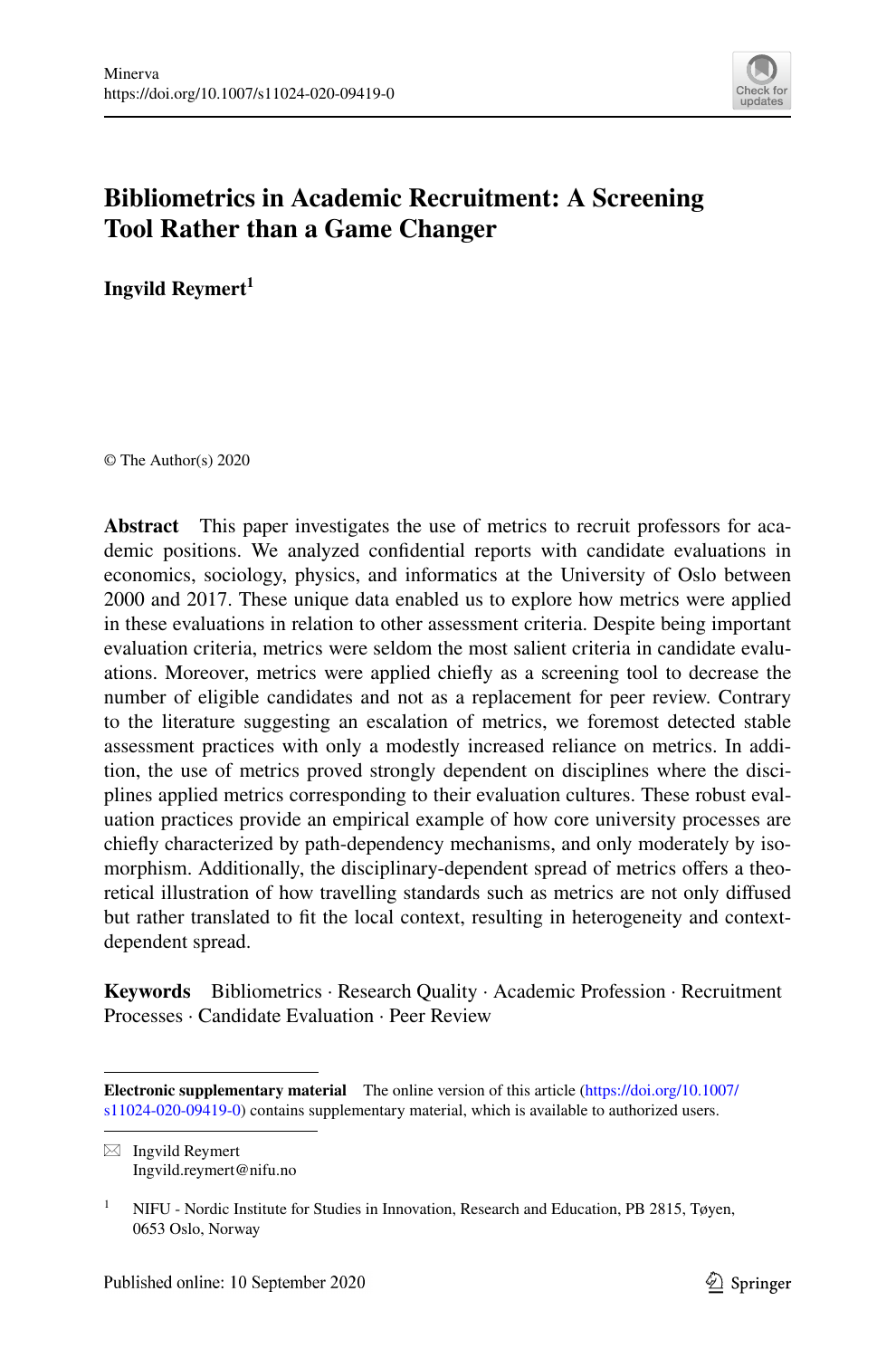### **Introduction**

Across the world, universities and organizations are converging with a growing set of universal standards (Brunsson and Jacobsson [2000;](#page-22-0) Drori et al. [2006\)](#page-23-0). Faced with rationalization, universities have adopted the idea of the "world class" university and have developed into organizational actors or goal-oriented entities expected to be accountable to stakeholders (Krücken and Meier [2006](#page-23-1)). Standards and rankings represent the operationalizations of the world class university and universal quality standards (Ramirez and Meyer [2013](#page-24-0)) and are also applied to satisfy the increased accountability and auditing demands as rationalization is more easily achieved with fewer objectives (Brunsson and Sahlin-Andersson [2000](#page-22-1)). In addition, the increased use of standards has resulted in global convergence (Baert and Shipman [2005](#page-22-2); Power [1999](#page-24-1)), for instance, how rankings and instruments of comparison in the higher education and science sector have spurred universities to remodel their organizational structures (Sauder and Espeland [2009](#page-24-2); Paradeise and Thoenig [2015](#page-24-3)).

Bibliometrics (metrics), referring to the quantitative measures of scientifc and scholarly publications, are examples of such global standards and have become increasingly important in the higher education and research field (Sivertsen [2017;](#page-24-4) Wilsdon et al. [2015\)](#page-25-0). Metrics are widely perceived as indicators of research quality (Aksnes et al. [2019\)](#page-22-3), and where research quality is a complex concept and hard to defne, the numerical basis of metrics implies that they are countable, rankable and easily understood (Krücken and Meier [2006\)](#page-23-1).

Metrics are not always welcomed by researchers. There are examples of metrics misuse and gaming, and scholars have criticized metrics for being more driven by data than by judgments (De Rijcke et al. [2016;](#page-23-2) Wilsdon et al. [2015\)](#page-25-0). Both the Leiden Manifesto and the 2012 San Francisco Declaration on Research Assessment (DORA), the latter signed by thousands of organizations and individuals, have expressed concerns about the use of metrics on individuals. However, despite critiques and recommendations, studies have suggested that metrics are used to assess individual researchers and have gained importance in recruitment processes, which were traditionally based on tenured scholars' qualitative evaluations of the candidates' works (Hammarfelt and Rushforth [2017](#page-23-3); Hicks et al. [2015](#page-23-4); Stephan et al. [2017](#page-24-5)).

Increased reliance on metrics and change in the use of assessment criteria in recruitment processes is noteworthy as recruitments represent core university processes acquiring key university resources, scholars, and are one of the fundamental peer review processes in science (Langfeldt and Kyvik [2011](#page-23-5)). Peer review processes are also found to be highly stable, resisting reforms aiming to alter them (Musselin [2013](#page-24-6)). Accordingly, recruitment processes are processes where change is least expected. Stability in organizational processes is further supported by historic institutionalists describing organizations and their processes as stable and maintained by policy feedback efects (Pierson [1993;](#page-24-7) Thelen [1999\)](#page-25-1). Despite arguing that organizations are changing, neo-institutionalists also specify that organizations often bufer core organizational processes or their day-to-day activities from change (Meyer and Rowan [1977](#page-24-8)). An increased reliance on metrics in these robust processes would thus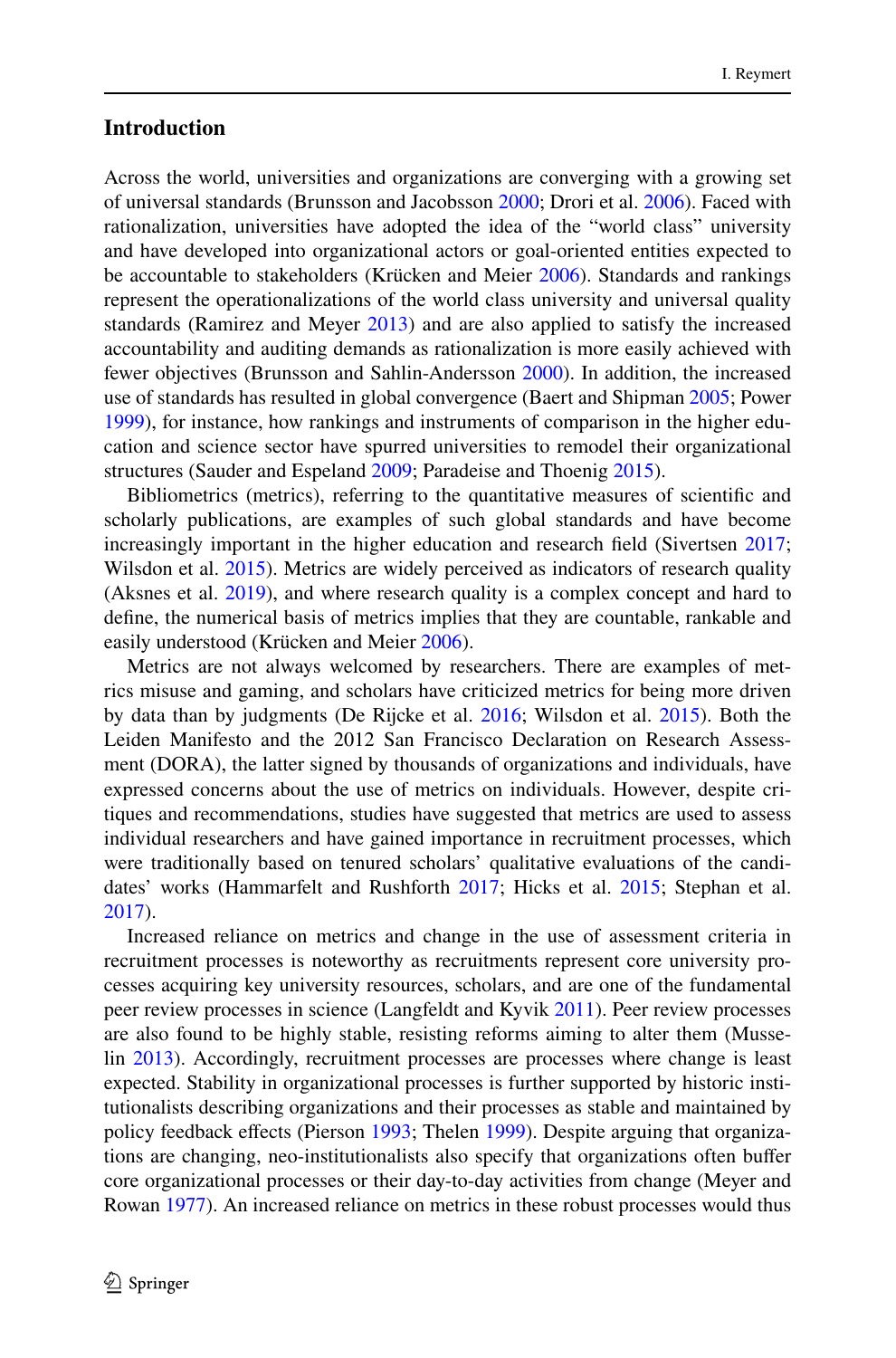not have occurred without resistance and would imply that the propagation of metrics has even reached core university processes.

However, the literature on the use of metrics in recruitments is scarce and provides little evidence for the importance of metrics in relation to other quality criteria, or whether metrics have replaced or only supplemented traditional peer review. In addition, the literature covers only few disciplines, thus making generalizability to the whole science community problematic. This lack of research could partly be due to the confdential nature of recruitment processes. Decision-making in recruitment processes are mostly classifed information, also for researchers aiming to analyze these evaluation processes. However, we were able to get access to confdential reports with candidate evaluations from professor recruitments in economics, sociology, physics and informatics at the University of Oslo between 2000 and 2017. These highly unique data have enabled us to go beyond the literature's more superfcial description of metrics use and disentangle the dynamics inside recruitment processes accounting for how, and with which importance metrics are used in relation to other assessment criteria and more traditional peer review in recruitments. We thus address the following research questions:

How have assessment criteria, more specifcally the use of bibliometric indicators in academic recruitment, changed over time in diferent academic disciplines? And how can organizational theory explain the similarities and diferences in the use of bibliometrics?

To answer these questions, we understand universities as a collection of disciplinaries in sub-units with their own concepts of research quality and their own evaluation cultures (Lamont [2009](#page-23-6); Whitley [1984\)](#page-25-2). In the following section we review prior studies on academic recruitment processes. We then develop three separate expectations derived from three diferent strands in organizational theory: *Stable evaluation cultures over time* based on a path-dependency perspective (Thelen [1999\)](#page-25-1), *increased reliance on metrics in candidate evaluation over time* aligned with a neoinstitutional perspective (DiMaggio and Powell [1983;](#page-23-7) Meyer and Rowan [1977](#page-24-8)), and *discipline-dependent change* building on a translation perspective (Czarniawska and Sevón [1996](#page-23-8)). Afterwards we present the research context, data and method before turning to the analysis. Finally, we discuss our data in relation to our expectations before summarizing the results in the conclusion.

# **Relevant Studies**

Recruitment processes represent one of the fundamental peer review processes in academia where candidates are evaluated on multiple assessment criteria, such as their research output, teaching experience, language skills, administrative and leadership experience and social skills (Van den Brink and Benschop [2011;](#page-25-3) Herschberg et al. [2018](#page-23-9); Levander et al. [2019\)](#page-24-9). Of these, a candidate's research output has been identifed as the most salient criterion (Van den Brink and Benschop [2011\)](#page-25-3). However, research quality is not a straightforward concept, but rather a fuid, negotiated,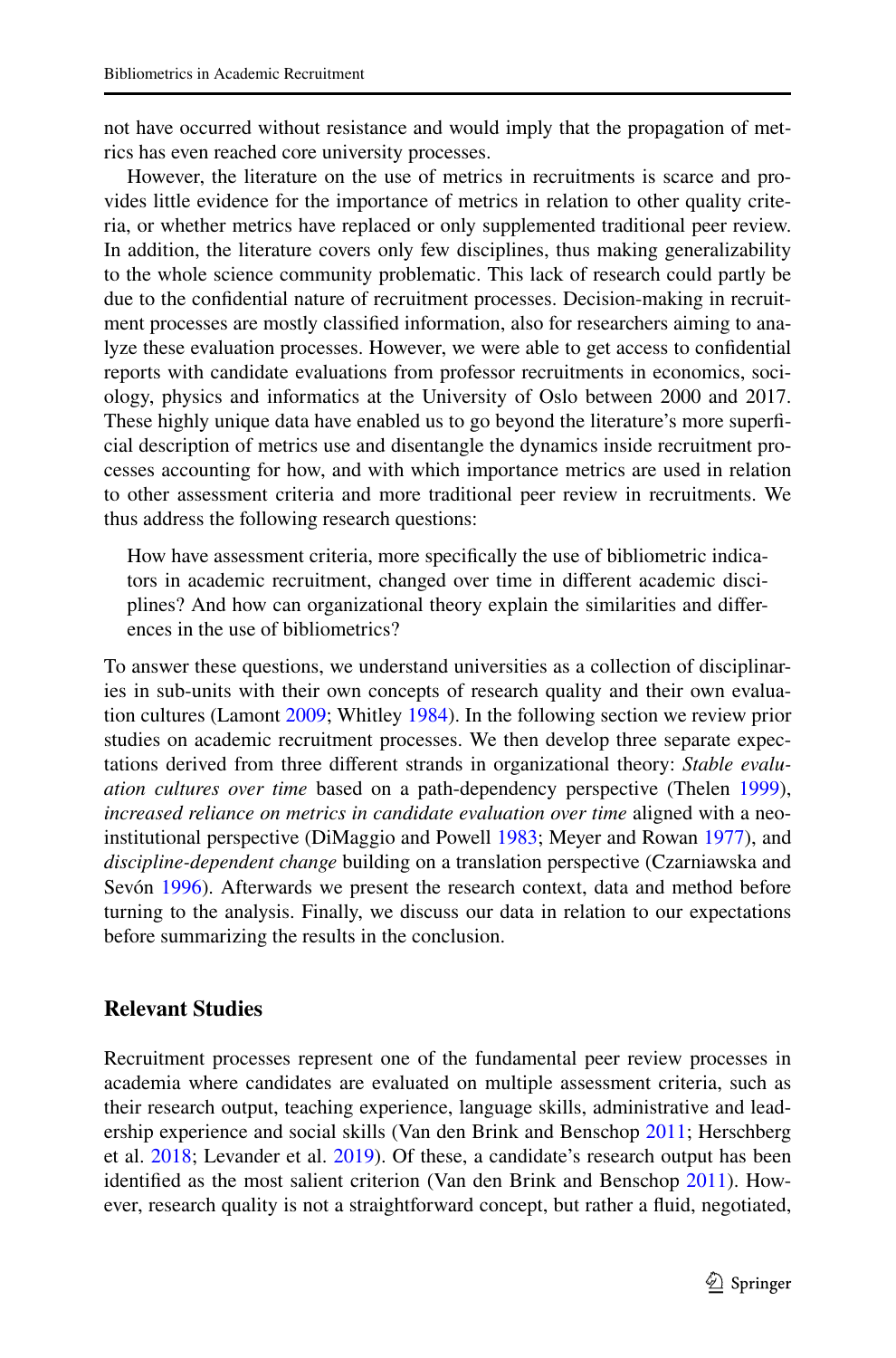socially constructed and multifaceted concept covering both originality, plausibility, solidity, and academic and societal relevance (Polanyi [2000;](#page-24-10) Lamont [2009](#page-23-6); Langfeldt et al. [2020](#page-24-11)). Montgomery and Hemlin ([1991\)](#page-24-12) moreover observed how diferent aspects of research quality were emphasized in diferent phases of a recruitment process, where candidates were acknowledged for their stringency and productivity in the early stages of the recruitment process, whereas the interview committee regarded originality and breadth of their work as more important.

Traditionally, recruitment processes were conducted by tenured academics qualitatively assessing the candidates' works (Fürst [1988](#page-23-10); Musselin [2010\)](#page-24-13). However, recent studies have suggested that metrics are increasingly applied in these candidate evaluations. Recruiters request the candidates' h-index, candidates boost their CVs with metrics, and recruitment committees favor lengthy publication records (Hicks et al. [2015;](#page-23-4) Stephan et al. [2017](#page-24-5); Van den Brink and Benschop [2011](#page-25-3)), and in Norway metrics are used in recruitment processes despite governmental recommendations (Aagaard [2015](#page-22-4)). However, these studies only identify use of metrics and not how and with which importance metrics are applied, nor whether metrics have outperformed traditional peer review.

Two Swedish studies have, however, contributed with comprehensive accounts of metrics use in recruitment processes. Hylmö [\(2018](#page-23-11)) examined expert reports from academic recruitment in economics from 1989 to 2014 at four leading Swedish universities. The author found a shift from more traditional qualitative peer review evaluations towards a stronger reliance on publication numbers in top international journals. In addition, he observed how the length of evaluation reports had decreased, implying a stronger reliance on metrics rather than the more page consuming qualitative candidate evaluation. Similarly, Hammarfelt and Rushforth [\(2017](#page-23-3)) explored the use of metrics in recruitments in biomedicine and economics from 2005 to 2014 in Sweden with content analysis of committee reports. The authors found that evaluators possessed high knowledge of the metrics they used and how they cautiously guarded disciplinary norms when employing metrics. In addition, they found discipline-dependent use of metrics: whereas evaluators in biomedicine relied on journal impact factor and h-index, evaluators in economics placed emphasis on the candidates' number of publications in top journals (Hammarfelt and Rushforth [2017\)](#page-23-3). However, whereas Hammarfelt and Rushforth ([2017\)](#page-23-3) did not consider the relative importance of metrics in relation to other assessment criteria, Hylmös' (2018) study only covered economics, making generalizations difcult considering the particular use of metrics in economics. Thus, the literature on the use of metrics in recruitment processes does not fully explain *how*, *with which importance* and *whether* their application supplements or replaces traditional peer review.

### **Analytical Framework**

Universities are often regarded as loosely coupled organizations and as a collection of diferent academic disciplines. These disciplines are independent systems for knowledge production and validation with their own epistemological traditions, notions of research quality and peer review (Clark [1978](#page-23-12); Lamont [2009](#page-23-6); Whitley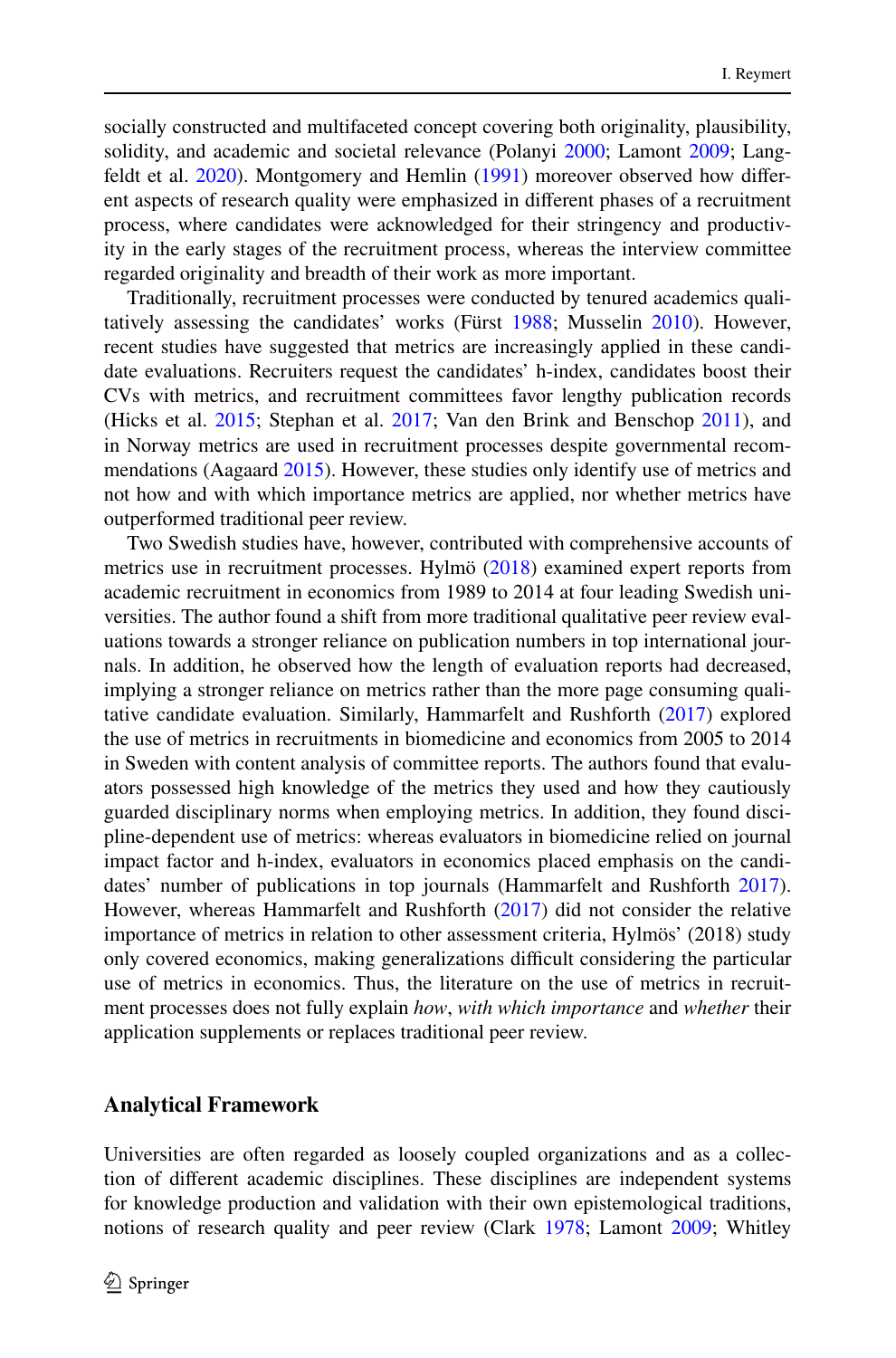[1984](#page-25-2)). The disciplines educate and employ their own scholars, and at the University of Oslo as site for this study, recruitments are conducted within the disciplines and not at university level. Studies on recruitment processes have also addressed how disciplines evaluate candidates diferently, for instance, how candidates' international experience and teaching experience were more valuable qualifcations in the natural sciences than in social sciences (Herschberg et al. [2018](#page-23-9); Levander et al. [2019](#page-24-9)). The use of metrics in research evaluations also strongly depends on the disci-plines (Hammarfelt and Rushforth [2017](#page-23-3); Wilsdon et al. [2015\)](#page-25-0). Hence, we conceptualize the university as an organization with highly independent disciplines (or subunits) with recruitment processes possessing diverse evaluation cultures.

The academic disciplines may also be labeled *academic felds*, but to avoid confusion with organizational felds as an analytic concept developed by neo-institutional scholars (Meyer and Rowan [1977;](#page-24-8) DiMaggio and Powell [1983\)](#page-23-7), we address sociology, economics, informatics and physics as disciplines. The disciplines operate in two organizational felds: a) *disciplinary* organizational felds consisting of scholars, departments, conferences, journals, norms and cultures, and b) in a broader *university or academic* organizational feld including all disciplines in science.

In the analyses, we aim to detect change and stability in the university disciplines' evaluation practices. Universities are often perceived as stable organizations resistant towards 'new ways of doing things' (Colyvas and Powell [2006](#page-23-13)), and if they change, they change mostly incrementally or through organizational layering (Clark [1983](#page-23-14)). In addition, peer review has proven especially resistant towards change (Musselin [2013\)](#page-24-6). This robustness corresponds with the historical institutionalist perspective which sees organizations as stable products of their context, originating from critical junctures (Thelen [1999\)](#page-25-1). Historical development and context matter for organizational decision-making. Consequently, institutional structures render path dependency, feedback mechanisms (Pierson [1993,](#page-24-7) [2004](#page-24-14)) and lock-in effects (Sydow et al. [2009\)](#page-25-4). Recruitment processes as core organizational activities may even be more stable as organizations often buffer them from change in the organizational feld (Meyer and Rowan [1977\)](#page-24-8). We thus expect recruitment processes to be sites where change is least expected, and where peer review evaluations are stable with persisting diferences according to discipline, and not suddenly adopting metrics as new parameters of research quality.

However, universities and their organizational processes are not unchangeable, and across the world, universities are converging with a growing set of universal standards (Brunsson and Jacobsson [2000](#page-22-0); Drori et al. [2006](#page-23-0)). This understanding stems from a neo-institutional view on organizations, which highlights organizational change and understands organization as open systems that in the wake of uncertainty adapt to rules and myths that are taken for granted in the surrounding environment in order to gain legitimacy (DiMaggio and Powell [1983;](#page-23-7) Meyer and Rowan [1977\)](#page-24-8). Recruitment processes are associated with high levels of uncertainty where quality is hard to define, and candidates difficult to rank. Disciplines are moreover associated with diferent status, where economics, for instance, is recognized as a highly prestigious discipline and has a strong use of metrics (Fourcade et al. [2015\)](#page-23-15). These uncertainties and status diferences may trigger evaluators to mimic other colleagues' use of metrics. Appointments moreover need to be perceived as legitimate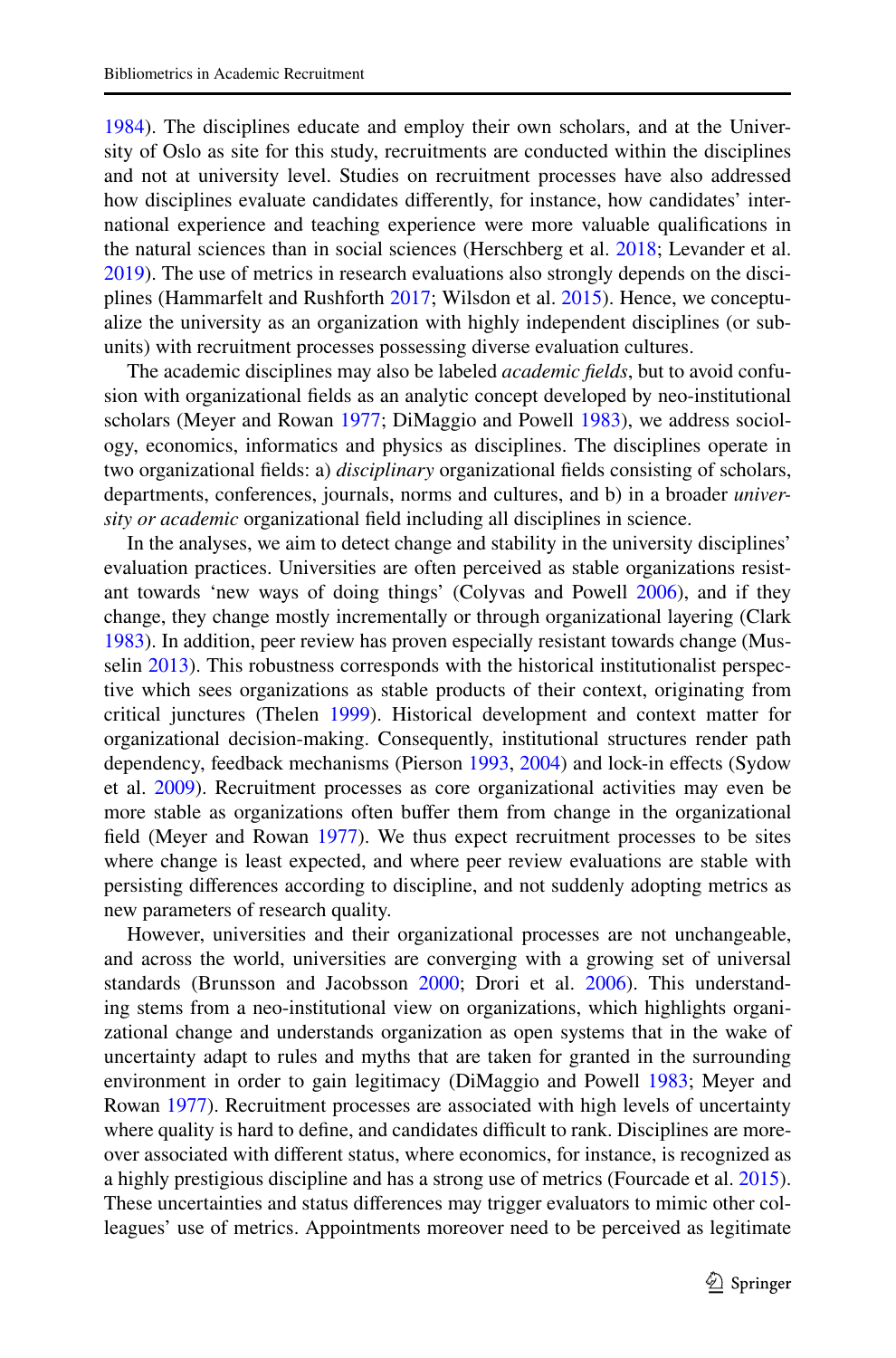(Scott and Davis [2007\)](#page-24-15), and metrics are suited tools to consolidate candidate evaluations and ofer a sense of objectivity as they are considered as more objective than qualitative research evaluations (Ramirez and Meyer [2013](#page-24-0)). In addition, whereas a committee's peer review could be disputed, a candidate's superior metrics could not. Hence, even though recruitment processes are sites where change is least expected, we would expect accountability and desire for legitimacy to stimulate increased use of metrics in recruitment processes.

Whereas the path dependency perspective suggests stability, and isomorphism suggests change, the translation perspective proposes that eventual change would be context dependent (Czarniawska and Sevón [1996](#page-23-8); Wedlin and Sahlin [2017\)](#page-25-5). Translation scholars have contested that ideas and standards are passively difused, resulting in homogenization, as suggested by the isomorphic perspective (Czarniawska and Sevón [1996\)](#page-23-8). Instead, they argue that organizations actively translate and contextualize travelling ideas to ft their local context through editing and translation processes (Sahlin-Andersson [1996](#page-24-16)). These editing processes may change both the form of the idea, its focus, content, and meaning (Wedlin and Sahlin [2017](#page-25-5)). This perspective brings the path dependency and isomorphism perspectives together and proposes that the diferent disciplines would adopt metrics diferently in order to gain legitimacy and at the same time preserve their evaluation cultures. We thus expect sustained diferences, but still change which reproduces the diferences. The translation perspective is highly relevant for studying the use of metrics in recruitment processes, as both the evaluation cultures of the academic disciplines are robust, and the difusion of metrics is strong. The translation perspective also illuminates the necessity to study how metrics are used in diferent disciplines, as we expect the disciplines to adopt metrics diferently.

We thus develop three contesting expectations; Firstly, aligned with the pathdependency perspective (Thelen [1999](#page-25-1)) we expected stable and discipline-dependent evaluation cultures that are relatively unafected by the general spread of metrics in science. Secondly, relying on the isomorphism perspective (DiMaggio and Powell [1983\)](#page-23-7) we anticipate increasingly reliance on metrics in the candidate evaluations in all disciplines. Finally, building on translation theory (Czarniawska and Sevón [1996](#page-23-8)) we expect sustained disciplinary-diferences as change will reproduce the diferences.

#### **Data and Method**

#### *The Research Context*

This paper follows a case study design (Bennett and Checkel [2015\)](#page-22-5) and draws on empirical data from academic recruitment in four disciplines at the University of Oslo (UiO) in Norway between 2000 and 2017. We selected Norway as the site for the study due to unique data availability. The exclusive material from professor recruitments allowed us to investigate when and how metrics were applied in these processes over time. The Norwegian material is further relevant in a globalized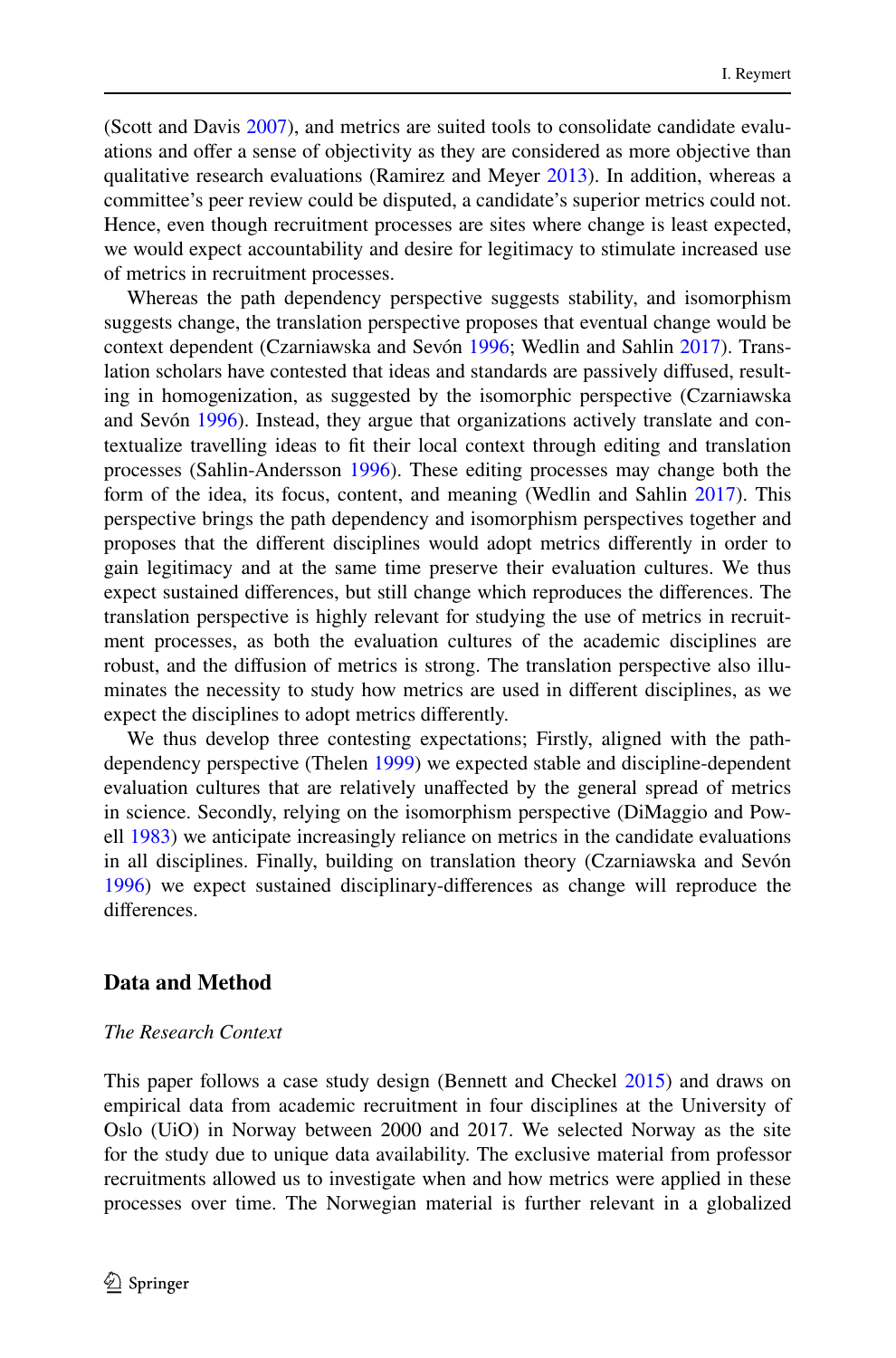

<span id="page-6-0"></span>**Fig. 1** The Stages in the Recruitment Processes

world where Norwegian universities are converging toward a globalized, rationalized university model (Hansen et al. [2019;](#page-23-16) Ramirez and Christensen [2013\)](#page-24-17) and subjected to the global increase of metrics in science (Aagaard [2015](#page-22-4); Maassen et al. [2011](#page-24-18); Sivertsen [2016](#page-24-19)). In addition, the expert committees in Norwegian recruitment processes consist of both national and international professors, contributing with an international context to the nationally anchored processes. However, to substantiate case relevancy, it should be noted that the Norwegian higher education system chiefy consists of public institutions regulated by the same law and funding model. Public funding from the national budget represents 80% of university income (Hægeland [2015\)](#page-23-17). At the same time, Norwegian universities have a high level of autonomy for internal organization and management. UiO is the oldest and, up until recent university mergers in the sector, the largest, and was a preferred case since the university is less troubled by applicant shortage than other smaller and more peripheric universities may be.

Recruitment processes at UiO are executed at department level and governed by national and university regulations. These processes are long action chains, where decisions are taken at diferent stages (displayed in Figure [1\)](#page-6-0). First the vacancies are announced publicly according to national laws. Then universities appoint an expert committee consisting of internal and external professors as expected by national regulations, where the internal professors often serve as secretaries. The administration is not present. University regulations further instruct the expert committee to evaluate the candidates according to their academic, pedagogic, personal, management and administration qualifcations, and their publications record, where academic qualifcations are the most important. However, these rules only defne academic qualifcations in broad terms and neglect to provide guidelines for the use of metrics, which leaves the committee members in control of defning research quality and whether to apply metrics in their evaluations. The expert committees are expected to reach consensus on the candidate ranking, but if consensus fails, disagreements are listed with several conclusions in the report. The highest ranked candidates are then called for an interview consisting of an internal professor(s), a student, department leaders, and administration staf. Finally, the department and faculty councils decide on eventual job offer(s). The UiO regulations also state that, before appointing an expert committee, a selection committee may be appointed to identify the most prominent candidates based on a more superficial evaluation of their CVs. The selection committee consists mostly of internal professors and, often, the department head.<sup>[1](#page-6-1)</sup> Serving as the internal representatives

<span id="page-6-1"></span> $<sup>1</sup>$  A few selection committees studied in this paper also included an external professor.</sup>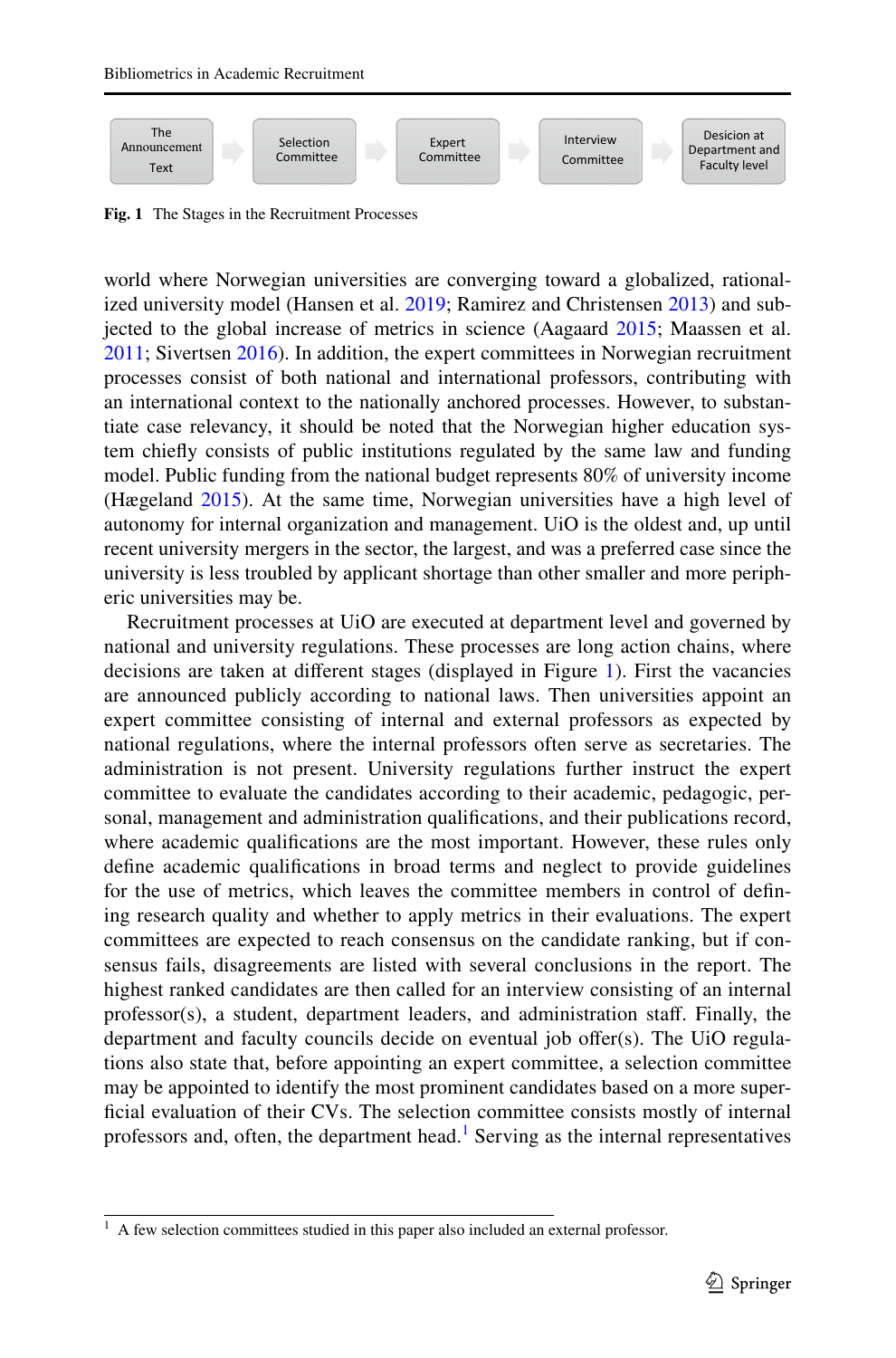in recruitment committees alternated among the staf, and the appointed internal representatives often served in two committees in the same processes, but never in all three of them (selection, expert, and interview committees).

To study development over time, we have chosen to investigate recruitment reports from the selection, expert and interview committees which were written at the time of the events. These reports are written in a formal language and include a short summary of the individual candidate's qualifcations and research contribution, ending with an overall evaluation and a candidate ranking. The committee reports and the names of committee members are semi-official documents and are available for all applicants, evaluators and department leaders to read. Applicants are also able to complain about the expert committees' evaluation and candidate ranking. This transparency incentivizes evaluators to write consistent accounts and suggest that the reports may be rationalized without less legitimate evaluation criteria such as preferring a candidate based on their gender, ethnicity, or personal acquaintanceship, which has been documented to be infuential by prior studies (Van den Brink et al. [2006](#page-25-6); Tavares et al. [2019\)](#page-25-7). This paper will neither confrm nor deny such efects. However, this transparency further signals the reports' strategic position and refects what is perceived as legitimate reasoning around research quality in the disciplines and what tenured professors defne as research quality in a semi-transparent process as well as their evaluation of metrics. Hence, these reports are highly valuable as proofs of the legitimate status of metrics within the disciplines.

#### *Data Collection*

Universities are collections of relatively independent academic disciplines with different evaluation cultures and use of metrics (Lamont [2009;](#page-23-6) Wilsdon et al. [2015;](#page-25-0) Whitley [1984](#page-25-2)). A major epistemic distinction exists between the social sciences and natural sciences, but there are also internal variations within these traditions (Becher and Trowler [1989](#page-22-6)). To obtain a representative sample we thus selected two disciplines with epistemic differences from each tradition, aiming to also cover variations between and within these two research traditions. In the social sciences, we therefore chose *economics*, with documented strong use of metrics (Hylmö [2018;](#page-23-11) Fourcade et al. [2015\)](#page-23-15), combined with *sociology*, representing a more typical discipline within the epistemic tradition of the social sciences (Christensen and Klemsdal [2019;](#page-22-7) Becher and Trowler [1989](#page-22-6)). In the natural sciences, some disciplines are more typical of what Becher and Trowler ([1989](#page-22-6)) labeled pure sciences while others resemble technologies. To capture this variation, we selected *physics* as an example of the former and *informatics* as the latter (Becher and Trowler [1989](#page-22-6)). To ensure similarities between the recruitment processes, we excluded temporary positions, affiliated positions, and targeted positions.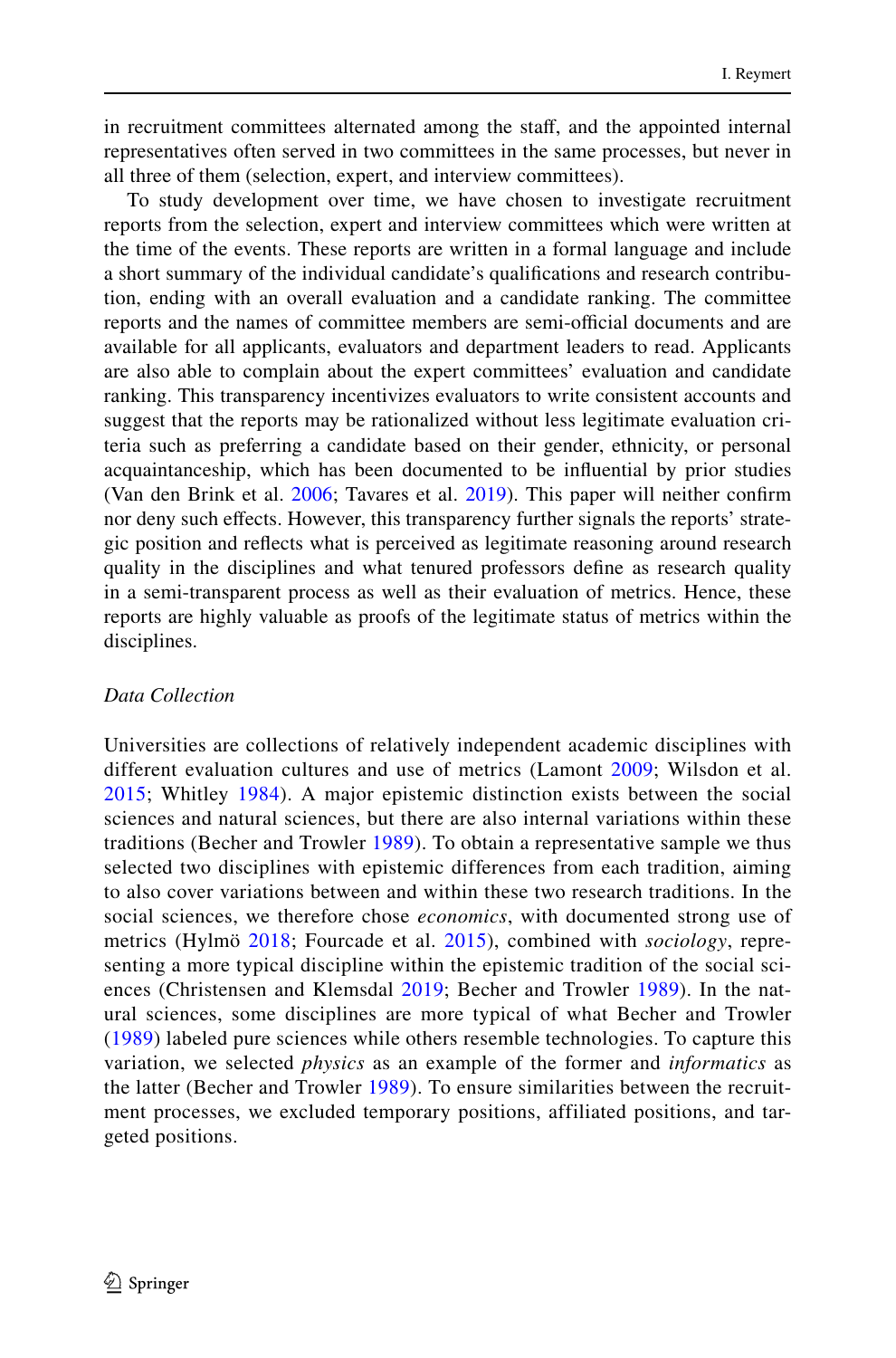| <b>Research Tradition</b> | Discipline  | Year      |           |           |                |
|---------------------------|-------------|-----------|-----------|-----------|----------------|
|                           |             | 2000-2005 | 2006-2012 | 2013-2017 | Total          |
| Social sciences           | Economics   | 3         |           | 4         | $\prime\prime$ |
|                           | Sociology   | 2         | 4         | 5         | 11             |
| Natural sciences          | Physics     | 4         |           |           | 16             |
|                           | Informatics | 8         |           | 10        | 21             |
| Total                     |             | 17        | 18        | 24        | 59             |

<span id="page-8-1"></span>**Table 1** Number of recruitment processes 2000–2017

# **Method**

Content analysis refers to a research technique used to make replicable and valid inferences from texts (or meaningful matter) to the contexts of text use (Krippendorf [2013](#page-23-18)). This analysis included 59 recruitment processes with 1,172 applicants, 57 announcement texts, 11 selection committee reports, 59 expert committee reports, and 29 interviews committee reports written in English and Norwegian (See appendix A1 in the online supplementary material for a document overview). We divided the recruitment cases into three periods (2000–2005; 2006–2012; 2013–2017) to obtain roughly equal numbers of recruitment processes and to trace development over time<sup>[2](#page-8-0)</sup>. Table [1](#page-8-1) shows the number of included cases by field and time period. To secure anonymity, names and numbers have been altered in citations.

To analyze the *relative* importance of metrics we frst identifed the frequency of use and then evaluated the importance of the diferent assessment criteria applied in the candidate evaluations. We frst analyzed the documents with the NVivo computer software program where we coded text containing references to the candidates' qualifcations with predefned categories of assessment criteria. Mostly, parts of the text were only coded with one predefned category, but in situations where a sentence contained references to multiple qualifcations, the sentences were attached with multiple codes. The predefned codes were based on prior studies on academic recruitment processes (Herschberg et al. [2018](#page-23-9); Van den Brink and Benschop [2011;](#page-25-3) Van den Brink et al. [2006\)](#page-25-6) and the UiO's instructions for candidate evaluations (see Table [2\)](#page-9-0). We subdivided *Research Quality* into the qualitative assessment of the candidates' research and *Metrics* referring to the quantitative measures of scientifc and scholarly publications (Wilsdon et al. [2015\)](#page-25-0). Following this defnition, we coded both arguments more broadly referring to the quantitative measures of scientifc output such as "*X has too few publications*" and arguments referring more specifcally

<span id="page-8-0"></span><sup>&</sup>lt;sup>2</sup> Some of these categories contain few cases. To ensure that eventual observed development was not due to one or two deviant cases, we also applied other categorizations of the cases: We divided the cases into two groups instead of three, we investigated the cases divided by each year, we divided the cases into before and after the implementation of selection committees where relevant, and merged felds in time periods to increase the number of cases. These diferent categorizations did not alter the results, and since dividing the cases into three periods displayed roughly equal numbers of cases and enabled us to trace development over time, we settled on this categorization.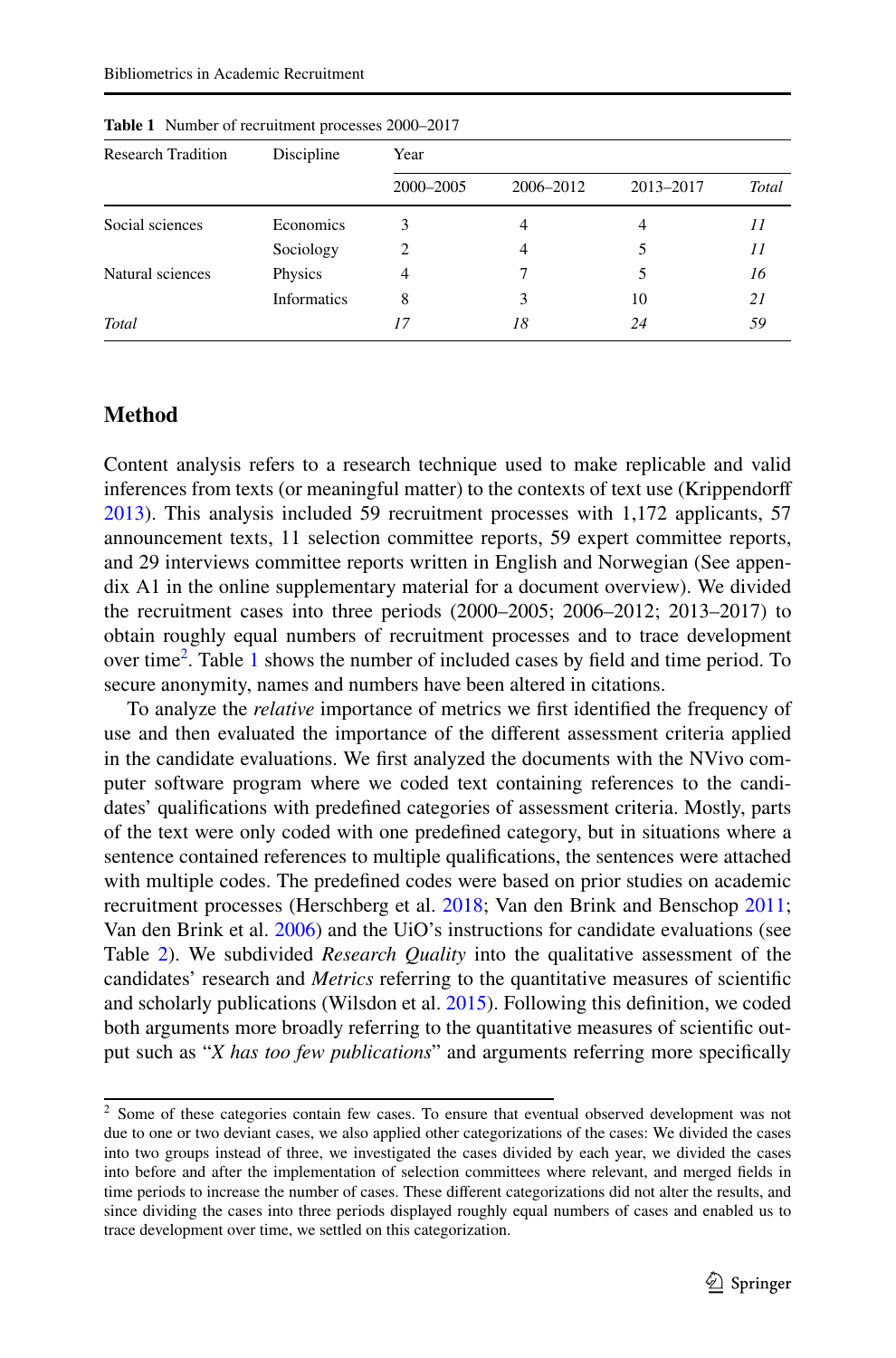| Assessment criteria category        | Definition                                                                                                                                                                |
|-------------------------------------|---------------------------------------------------------------------------------------------------------------------------------------------------------------------------|
| Research quality                    |                                                                                                                                                                           |
| Qualitative Research Evaluations    | Qualitative research evaluations of a candidate's research                                                                                                                |
| <b>Matching Research Profile</b>    | Assessment of the match between the candidate's research profile<br>and the specific call                                                                                 |
| Metrics                             | The quantitative analysis of scientific and scholarly publications                                                                                                        |
| <b>Future Potential</b>             | The candidate's future potential for research output                                                                                                                      |
| Teaching                            | Teaching experience such as supervising, pedagogic courses,<br>formal pedagogic competence and pedagogic publication                                                      |
| Third mission activities            | The diffusion and use of scientific and scholarly knowledge in<br>society and the economy (broadly defined, such as industry rela-<br>tions and dissemination activities) |
| International experience            | International experience such as international work experi-<br>ence, international networks, language skills and relations to a<br>specific country                       |
| Administration skills               | Administrative and leadership experience                                                                                                                                  |
| Personality and personal background | Social skills, personality, gender, and ethnicity                                                                                                                         |
| Grants                              | Records and experience in attracting funding and grants                                                                                                                   |

<span id="page-9-0"></span>**Table 2** General categories of assessment criteria in academic recruitment processes

to metrics such as "*X most cited paper has received 78 citations and his h-index is 14*". In addition, we categorized the quantitative measures of scientific output in more detail into diferent types of metrics as we soon will describe. Patents were not defined as metrics. Creswell ([2013\)](#page-23-19) outlined three ways to construct categories: predefned categories, categories defned by data, or a mix. Following Creswell's [\(2013](#page-23-19)) latter strategy, we made two additional sub-categories out of the arguments from the evaluation committees of *Research Quality*: (1) to which degree the candidate's research profle matched the specifc vacancy (Matching Research Profle); and (2) the candidate's future potential for research output (Future Potential).<sup>[3](#page-9-1)</sup>

After analyzing the frequency of use, we evaluated the importance of the diferent criteria for the outcome. In these evaluations, criteria applied in the fnal ranking were regarded as more important than criteria mentioned in the general candidate description, and we classifed the most important criteria which constituted the basis of the candidate ranking. We often defned one to four criteria as the most important since there was seldom only one criterion that clearly outperformed the others. Information from department and faculty reports was used to identify which of the committee's rankings eventual job ofers were based on and, subsequently, the committee's relative importance.

After mapping the importance of metrics in relation to other criteria we further investigated which types of bibliometric indicators were used. In the analysis, we coded metrics after categories based on the data (see Table [3](#page-10-0)), as suggested by

<span id="page-9-1"></span><sup>&</sup>lt;sup>3</sup> Table A2 in the appendix (see online supplementary material) provides examples of evaluations coded in these categories.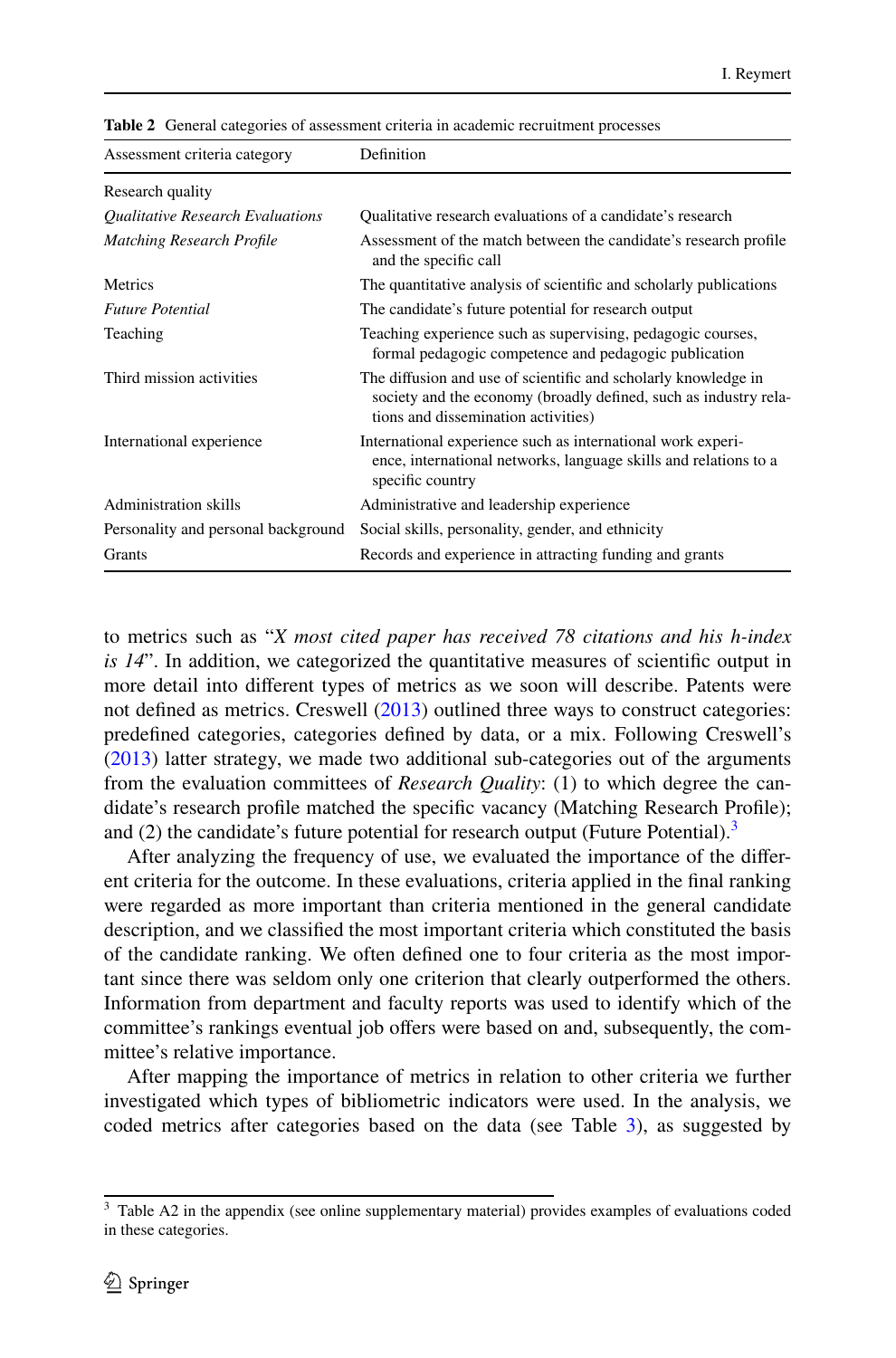| <b>rapic</b> of <i>incures</i> applied in recruitment processes | Definition                                                                                                                                                                             |
|-----------------------------------------------------------------|----------------------------------------------------------------------------------------------------------------------------------------------------------------------------------------|
| Type of metrics                                                 |                                                                                                                                                                                        |
| Metrics on journal publications                                 |                                                                                                                                                                                        |
| Volume of journal publications                                  | Number of journal publications                                                                                                                                                         |
| International journal publications                              | Number of publications in international journals, often in con-<br>trast to Norwegian journals. We also distinguished between<br>international and internationally recognized journals |
| Top international journals                                      | Number of publications in top international journals, often in<br>contrast to international journals                                                                                   |
| Publications in thematic journals                               | Number of publications in relevant journals for the specific call                                                                                                                      |
| Metrics on impact and citations                                 |                                                                                                                                                                                        |
| Citations and h-index                                           | Citation numbers and h-index                                                                                                                                                           |
| Other types of publications                                     |                                                                                                                                                                                        |
| Conference proceedings                                          | Number of conference proceedings and workshop presentations                                                                                                                            |
| Volume of books                                                 | Number of books and book chapters                                                                                                                                                      |

<span id="page-10-0"></span>**Table 3** Metrics applied in recruitment processes

Creswell ([2013\)](#page-23-19). Thus, these categories do not refect the most common metrics in science but those most frequently applied in the documents.<sup>[4](#page-10-1)</sup>

# **Results**

In this section we frst present the results from our analysis of the reports from the expert committees which constituted the backbone of the recruitment processes and were present in all disciplines. We then show how the various committee types (selection, expert and interview committees) difered in their use of metrics, refecting the stagewise nature of the recruitment processes.

# *Diferent Importance of Metrics in Discipline-dependent Evaluation Cultures*

Our material revealed discipline-dependent evaluation practices where the disciplines assessed the candidates with their own criteria. The social sciences mostly made open calls, asking for general competence in the discipline and evaluated candidates on diferent aspects of research performance. In sociology, the expert committees produced lengthy qualitative evaluations of the candidates' research, whereas the expert committees in economics wrote shorter evaluations with a stronger emphasis on metrics. In contrast, the natural sciences advertised more defned positions, often linked to a specifc research group, requiring specifc research profles with particular technical skills. Subsequently, the expert committees mainly assessed whether the candidates' research profle matched the requirements. The natural sciences expert committees often excluded candidates

<span id="page-10-1"></span><sup>4</sup> Appendix Table A3 (see online supplementary material) shows examples of text coded in the subcategories.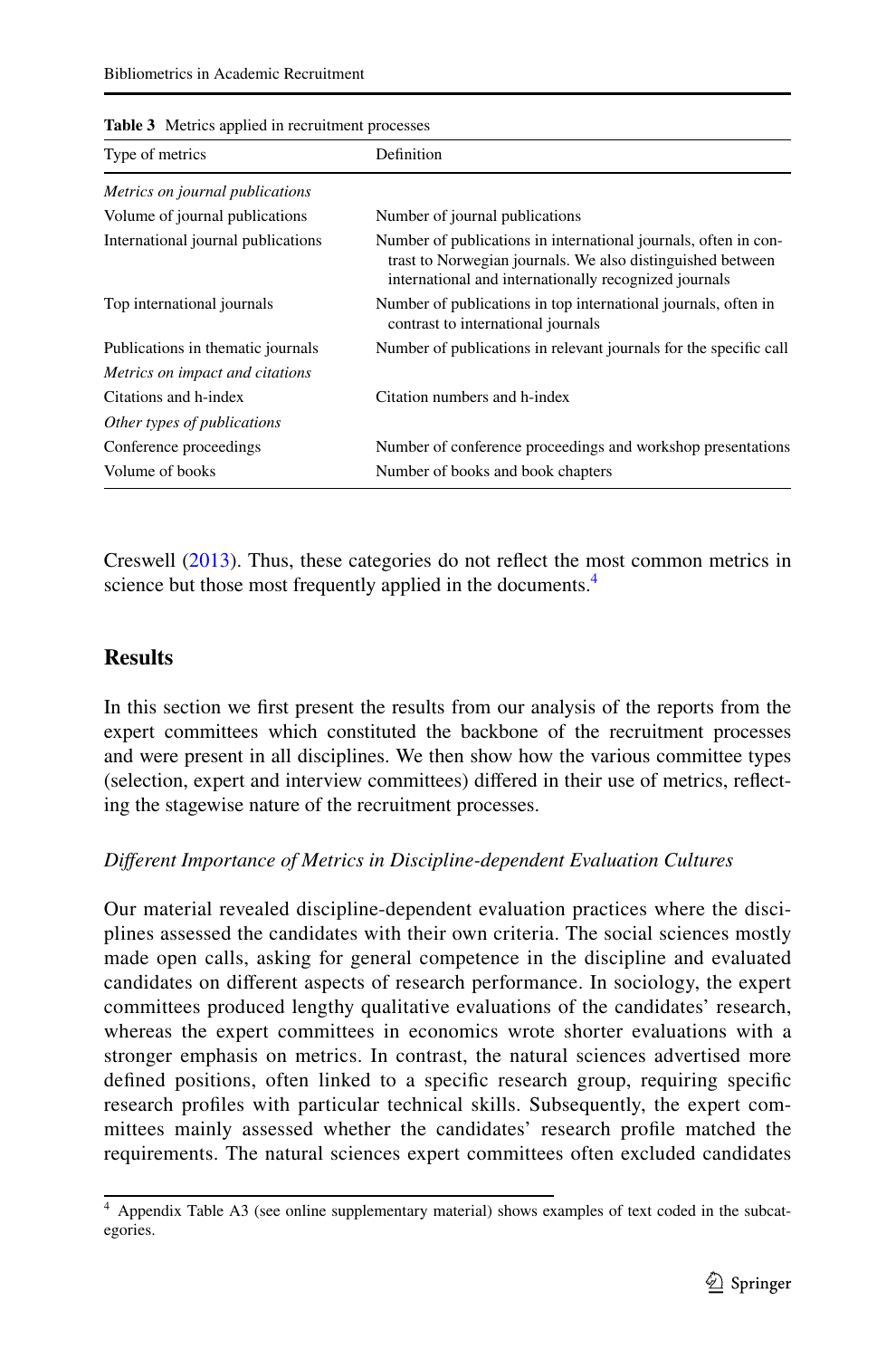

<span id="page-11-0"></span>**Fig. 2** Most important assessment criteria in the expert committees by academic discipline (percentage). N refers to the number of important assessment criterion/a detected in the expert committee

with irrelevant research profles, and seldom penalized candidates for having weak publications records if they possessed the preferred competence. Thus, both research quality and metrics played diferent roles in the diverse evaluation cultures. These characteristics remained relatively stable throughout the study, and the use and importance of metrics must be understood within the context of these discipline-specifc evaluation cultures.

In these evaluation cultures metrics were important assessment criteria but seldom the most salient and importance varied across the disciplines. Figure [2](#page-11-0) shows how often *the four most important assessment criteria* were applied by the expert committee as the most decisive criteria for the fnal outcomes. The fgure displays how metrics were the most important criterion for the expert committees in economics, but only the second most important criterion in the other disciplines. In sociology, qualitative evaluations were more important than metrics, whereas having the desired research profle was more important than metrics in the natural sciences. Appendix Table A4 (see online supplementary material) shows further details of all the assessment criteria applied by the expert committees.

Metrics were, thus, often used as the second most important criteria but seldom as a replacement for traditional peer review, aside from in economics where metrics gradually replaced the expert committees' quantitative evaluations. Metrics were also often used to rank equally qualifed candidates where other criteria proved incapable. For instance, a committee in sociology, almost exclusively basing their entire evaluation on quantitative evaluations, used metrics to diferentiate the last two fnalists: "*Tara has, however, less publications in refereedjournals*" (recruitment number 1102). Metrics were also used as a benchmark excluding candidates with weak publication records despite other strong qualifcations: "*Theodore's activity is well in line with the vacancy announcement, but*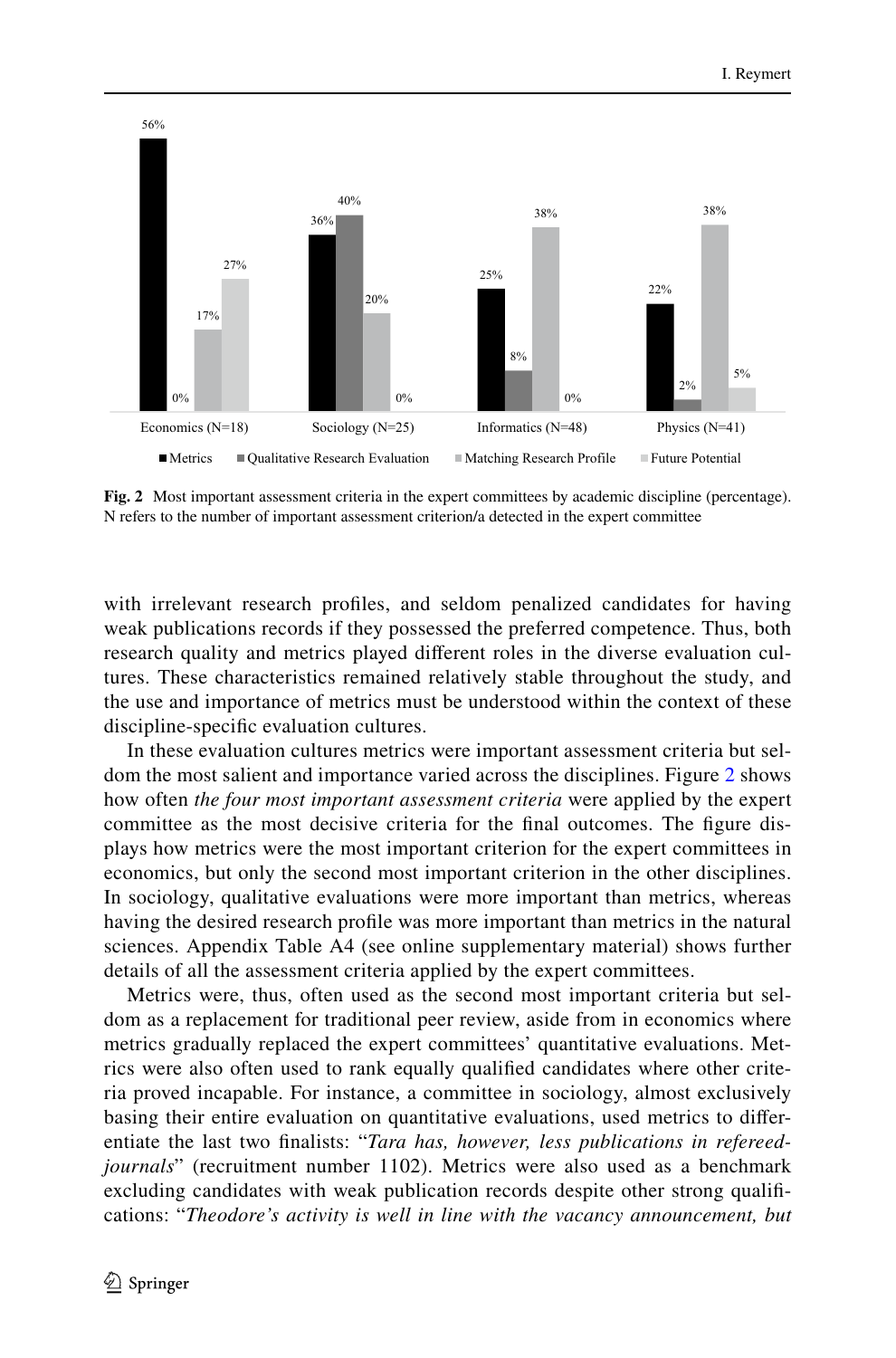

<span id="page-12-0"></span>**Fig. 3** Types of metrics applied by expert committees in each discipline (percentage). N refers to the number of arguments coded as metrics in the expert committee

*the overall scientifc impact is limited. And with only 3 published papers after 2005, the candidate does not meet the description 'outstanding physicist with an excellent research profle'*" (recruitment number 1209).

# *Discipline-dependent Use of Metrics*

The disciplines further relied on diferent types of metrics. Social sciences chiefy preferred metrics referring to publication volumes and journal quality, while the natural sciences relied more on various metrics such as the number of publications, impact metrics and the number of conference proceedings. Figure [3](#page-12-0) illustrates these fndings and displays *how often the diferent types of metrics* were applied by the expert committees. The fgure demonstrates how the number of publications in international journals and top international journals were most commonly applied in economics, while citations and h-index were used more frequently in the natural sciences. Although the use of diferent types of metrics expanded, as we soon will describe, this discipline-specifc use of metrics persisted throughout the study period. Table A5 in the appendix (see online supplementary material) provides further details of the expert committees' use of metrics.

# *A Modest Increase of Metrics in the Expert Committees*

Even though we foremost observed highly stable evaluation cultures in the expert committee, we also discovered a modest but discipline-dependent increased use of metrics. We found the strongest metrics increase in economics —the discipline also valuing metrics the highest (see Figure [2](#page-11-0)). The announcement texts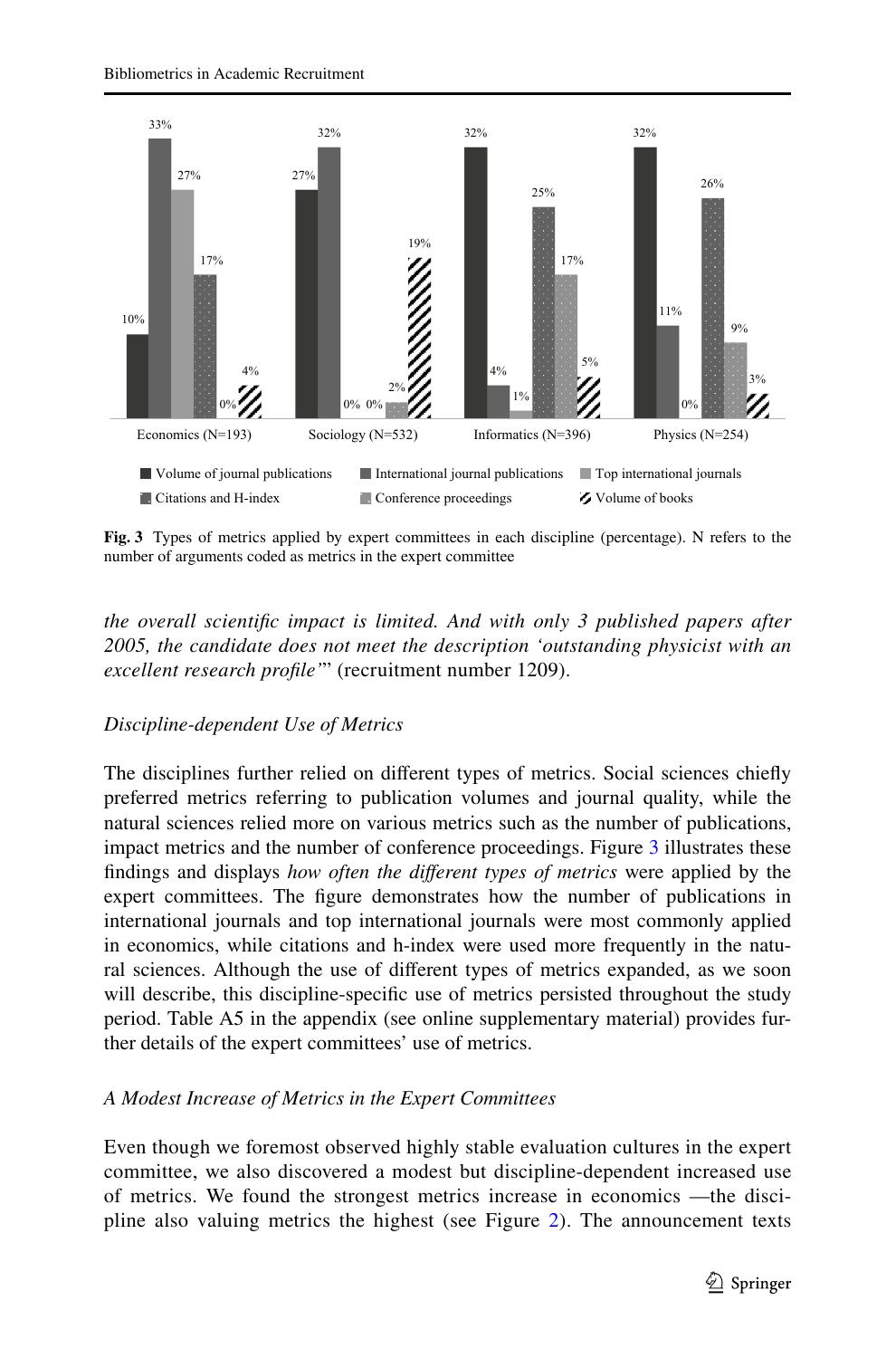in economics stated that candidate evaluations would particularly emphasize scientifc output and international publications and, here, the expert committees employed metrics as the most important assessment criterion throughout the period. In addition, we saw an increased reliance on metrics in the expert committees' reports evolving from lengthier evaluations of the candidate's research to shorter summaries of their CVs and metrics. The metrics, thus, not only served as additional information, but to some extent as a replacement of more quantitative evaluations. However, the increasing reliance on metrics did not imply the disappearance of more qualitative candidate evaluations, and the strong reliance on publications in top journals was questioned by an expert committee as late as 2013.

We also found an increased reliance on metrics in informatics though less prominent than in economics. In early announcement texts, informatics only called for vague "research" qualifcations, and not until 2013 did these texts request publication lists from the applicants. From 2015 onwards, these texts also mentioned that candidates with "*a strong record of publications in relevant felds*" were preferred. Throughout this study period, the expert committees showed increased reliance on metrics, but always inferior to possessing the desired research profle.

In contrast to economics and informatics, we detected a more moderate increase of metrics in sociology. The announcement texts in sociology emphasized that the evaluations would strongly weigh scientifc output and number of international publications, but this attention to metrics was gradually reduced from 2012 when the announcements also stated that "*In the assessment of publications, originality, quality and scope will be emphasized."* Nevertheless, metrics appeared more frequently in the expert committee reports from 2006 onwards, but whether this use also signifed an increased signifcance is questionable as the qualitative evaluations remained the backbone of the candidate evaluation throughout the period. For instance, some expert committees ranked candidates with shorter publication records higher if the quality of their work was regarded as better. Other expert committees argued that metrics were not the same as research quality, while one committee relied exclusively on qualitative evaluations and neglected the use of metrics.

Whether the use of metrics increased in physics is also more doubtful. The announcement texts mostly referred to research quality in general terms and, throughout the period, the expert committees treated metrics as being less important than possessing the desired competence for the position.

### *Expanding Use of Diferent Types of Metrics*

Over time, the expert committees expanded their use of diferent types of metrics. Whereas the earliest expert committees only applied a few simple metrics, the committees gradually expanded their use to multiple types of metrics. This expansion was most evident in informatics, where the expert committees in recent years described the candidates with a range of diferent metrics.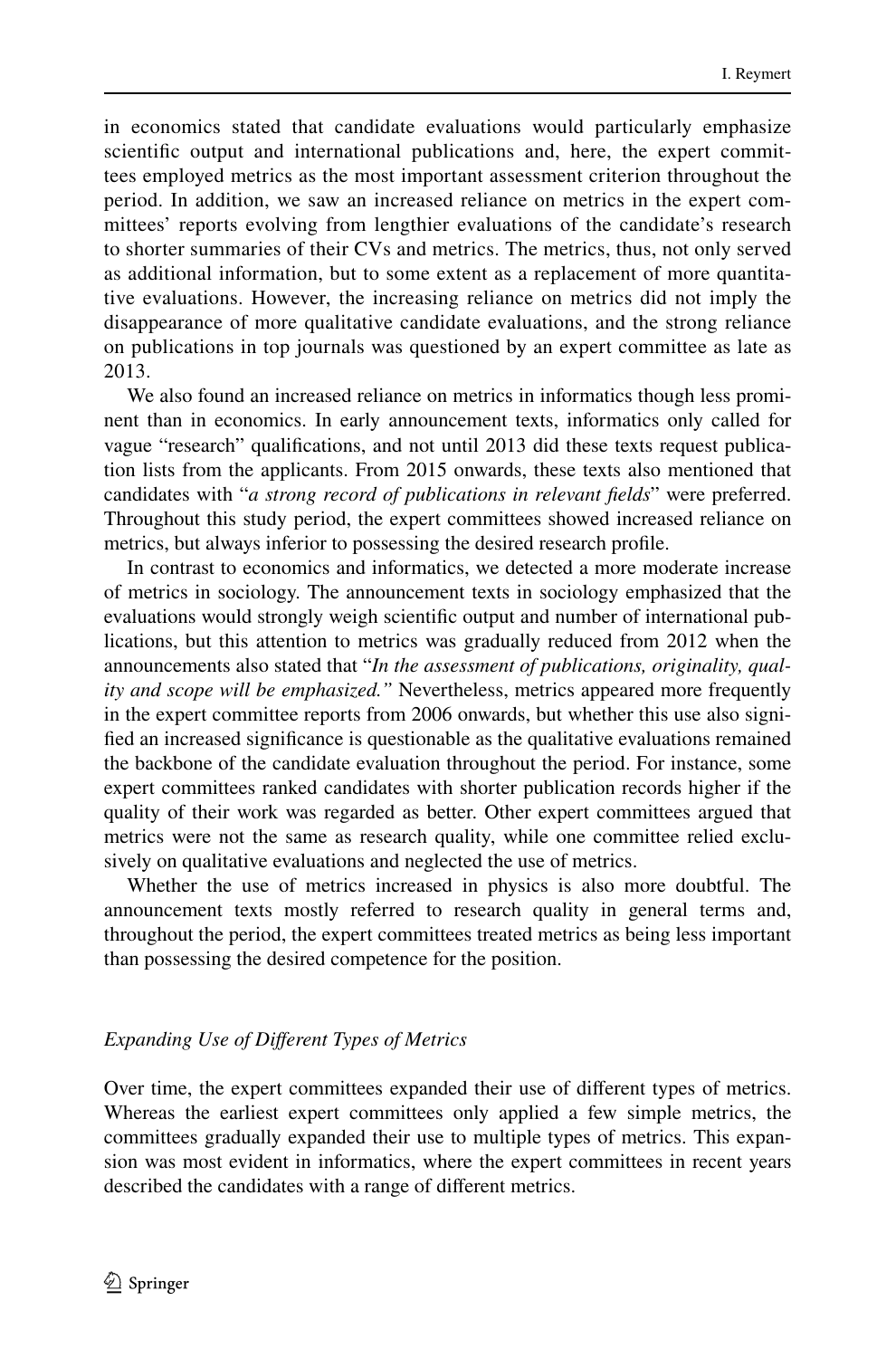

<span id="page-14-0"></span>**Fig. 4** Most important criterion in the three diferent committee types (percentage). N refers to the number of the most important assessment criterion/a in the diferent committees

Jon has an impressive publication list of his age with over 210 co-authored publications, including 74 peer-reviewed journal articles, 134 peer-reviewed conference publications, 9 book chapters and 2 books. Jon has given 16 invited talks and in addition he holds 1 patent. Currently Jon has 5 journal papers in press or in review process. Jon has an h-index of 14, according to Scopus, which refects a high number of citations to his publications (From recruitment process number 1306).

The nature of the expanded use of metric types varied between the disciplines. In economics, we observed a shift from relying on international publications to a stronger reliance on publications in the top fve journals, while in sociology the expert committees shifted from focusing on the number of refereed publications to the number of publications in recognized international journals. In the natural sciences, we also detected a steady rise in citations and h-index use.

# *Metrics as a Screening Tool*

A major observation in the analysis was how metrics were used chiefy as a screening tool by the selection committees which almost exclusively screened the candidates on metrics. In contrast, the expert committees applied numerous evaluation criteria while the interview committees foremost assessed their candidates on teaching experience and personal skills. Figure [4](#page-14-0) displays the diferent assessment criteria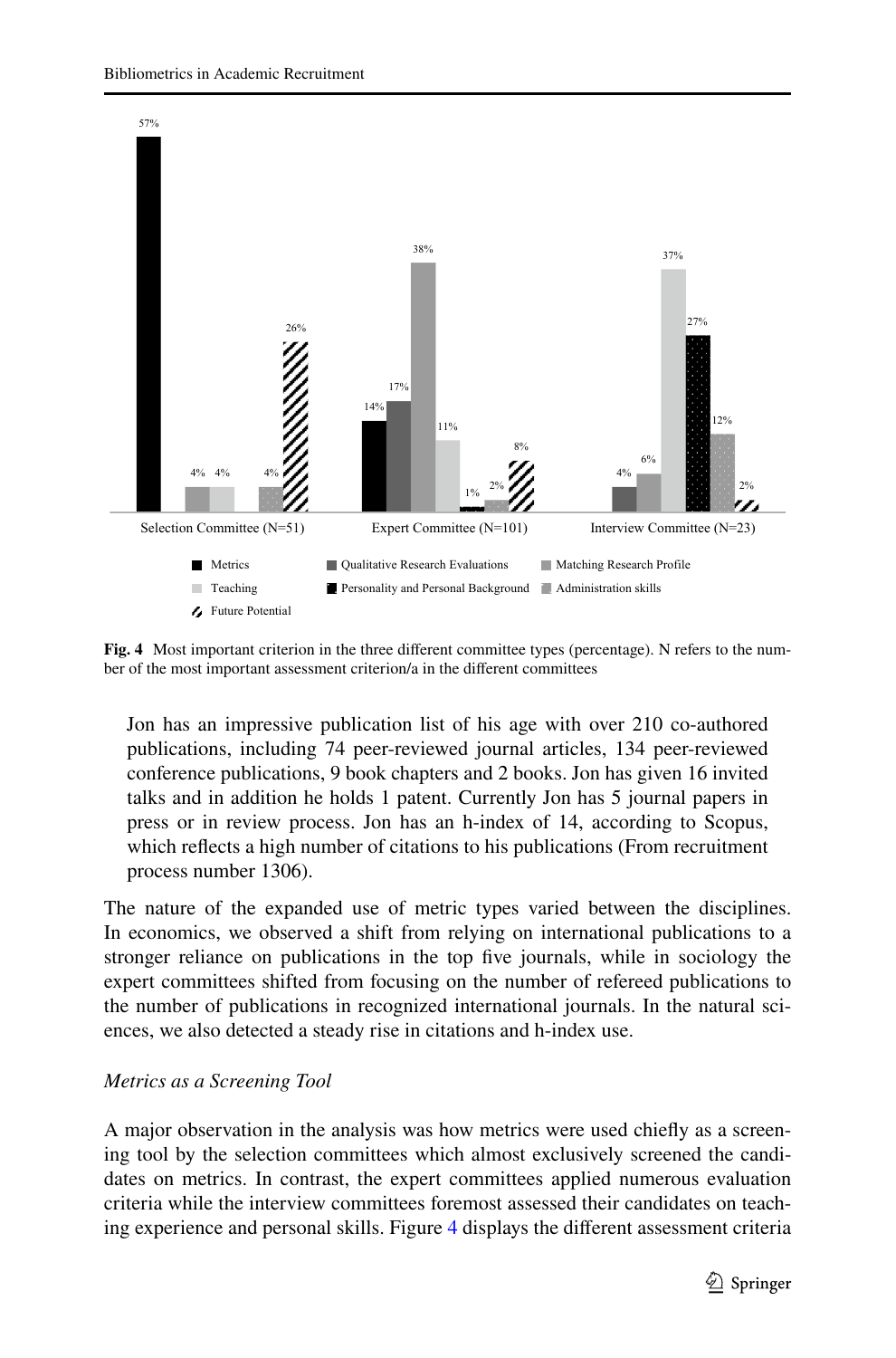the committees use and shows the frequency of the most important criterion in the three diferent committees. This fgure shows that metrics were the most important criteria in over half of the selection committees, but only in one of the expert committees and in none of the interview committees. Note that the fgure includes all four disciplines which unequally contribute to the totals. There are more expert and interview committees in the natural sciences and more selection committees in the social sciences.

The selection committees were relatively new committees and used mostly in the social sciences where they were introduced in 2012. These committees were instructed to select the most eligible candidates, based on their CVs, for further assessment by the expert committees. In economics, these committees ranked the candidates by their number of publications in top international journals, expecting more from senior candidates. In sociology, these committees ranked the candidates by their publication records, rewarding publications in recognized international journals in sociology the most. Before the introduction of selection committees, some expert committees also conducted more superficial selections of the candidates based on their CVs, research, and publication records before evaluating the most qualifed researchers more thoroughly. However, these earlier candidate selections did not exclusively emphasize metrics but also other evaluation criteria such as teaching experience and administrative skills. The description of the candidates' research was also lengthier. Thus, the implementation of selection committees boosted the overall importance of metrics in the recruitment process.

The introduction of selection committees to the social sciences correlated with a sharp increase of applicants in these disciplines from an average of 12 applicants per recruitment before 2012 to 71 applicants per recruitment after 2012. Selection committees were less common in the natural sciences with eight candidates per recruitment, on average. The few selection committees in the natural sciences did not apply a one-dimensional use of metrics either; they also evaluated the candidates on other criteria such as their research profles and experience with grant proposals. Apart from the increased number of applications, there were no other changes or development in the rest of the recruitment procedures that co-occurred simultaneously with the introduction of selection committees. Another important structural fnding was the diferent importance of the various committee types in the four disciplines. The interview committees in the natural sciences were, for example, more infuential than in the social sciences; whereas 9% of the interview committees in the social sciences changed the expert committees' candidate rankings, 18% of the interview committees in physics and 28% in informatics reorganized the rankings of the expert committees. Hence, the committees' relative importance refected the relative prestige of the associated assessment criteria. Teaching experience and personality-related aspects are more important in the natural sciences as these criteria are more closely related to the interview committees, which were more infuential in the natural sciences.

Table [4](#page-16-0) summarizes the results from our analyses over time and across disciplines.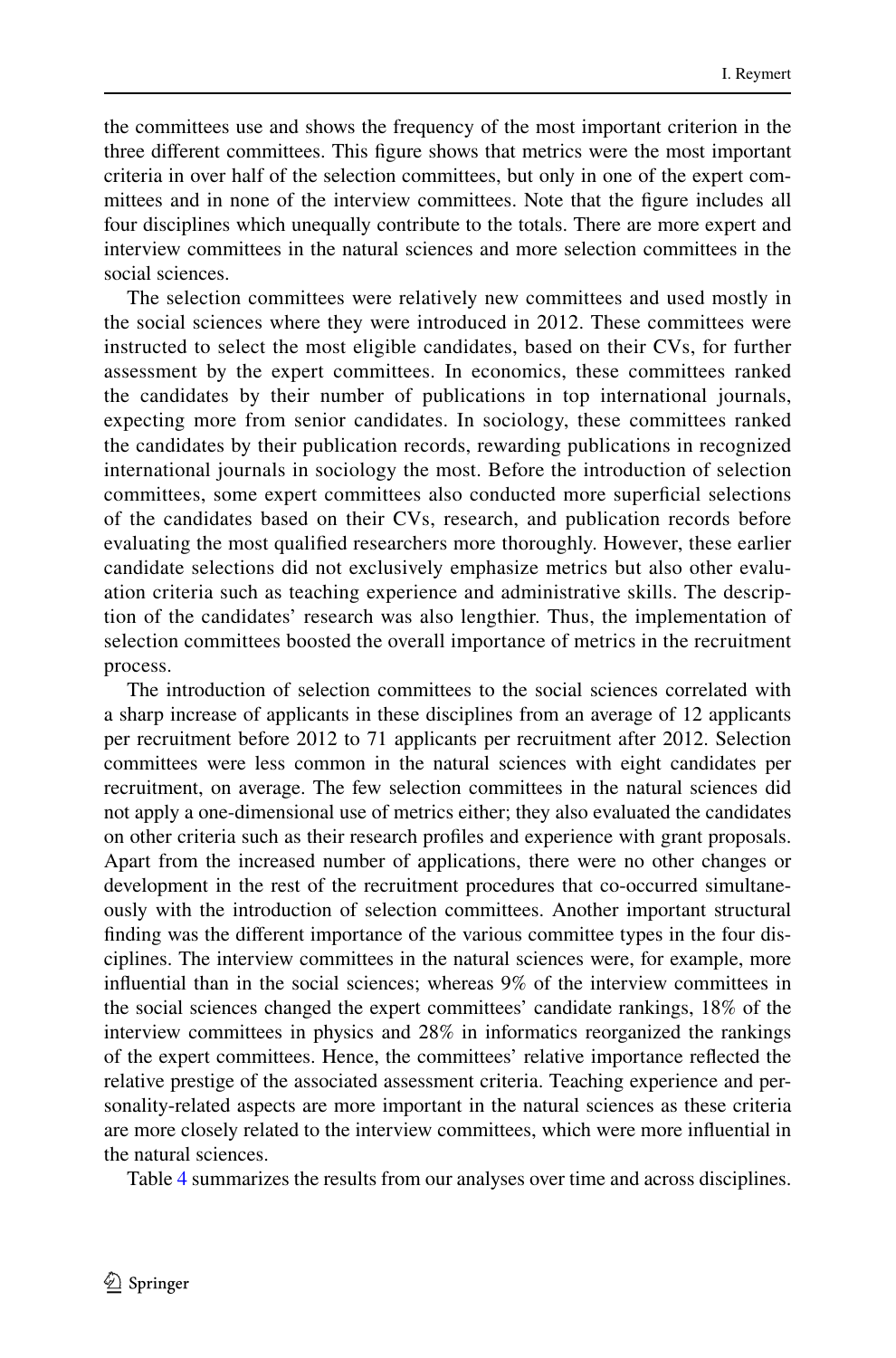| $\bullet$ The announcement texts tuned down the emphasis<br>the volume of publications in recognized interna-<br>• The announcement texts mentioned strong publi-<br>tional journals instead of the volume of publica-<br>$\bullet$ The expert committees more frequently used<br>$\bullet$ The announcement texts mentioned metrics<br>Selection committees were introduced<br>cation records in relevant fields<br>on the volume of publications<br>tions in international journals<br>2013–2017<br>• Announcement texts also included future poten-<br>$\bullet$ The expert committees expanded their use of<br>$\bullet$ The expert committees expanded their use of<br>$\bullet$ The expert committees expanded their use of<br>• The expert committees expanded their use<br>· Selection committees were introduced<br>tial as an assessment criterion<br>of different types of metrics<br>different types of metrics<br>different types of metrics<br>different types of metrics<br>2006-2012<br>· The announcement texts did not mention metrics<br>Informatics • The announcement texts did not mention metrics<br>texts emphasized the candidate's<br>• Announcement texts emphasized the candidate's<br>nternational journals and future<br>journals as the most important<br>as the most important criteria,<br>ence proceedings were the second-most impor-<br>• The expert committees' qualitative evaluations<br>but the volume of publications was the second-<br>research profiles as the most important criteria,<br>but the number of publications in international<br>of the candidate's work were most important,<br>The expert committees used recognized and<br>but the number of publications and confer-<br>journals were the second-most important<br>The expert committees applied matching<br>• The expert committees applied matching<br>nternational journals<br>publications in in<br>publications in ir<br>potential<br>top international<br>research profiles<br>$\bullet$ Announcement $\mathfrak t$<br>most important<br>as a criterion<br>as a criterion<br>tant criterion<br>2000-2005<br>criteria<br>Economics<br>Sociology<br>Physics | Table 4 Summary of key developments in recruitment processes |  |
|------------------------------------------------------------------------------------------------------------------------------------------------------------------------------------------------------------------------------------------------------------------------------------------------------------------------------------------------------------------------------------------------------------------------------------------------------------------------------------------------------------------------------------------------------------------------------------------------------------------------------------------------------------------------------------------------------------------------------------------------------------------------------------------------------------------------------------------------------------------------------------------------------------------------------------------------------------------------------------------------------------------------------------------------------------------------------------------------------------------------------------------------------------------------------------------------------------------------------------------------------------------------------------------------------------------------------------------------------------------------------------------------------------------------------------------------------------------------------------------------------------------------------------------------------------------------------------------------------------------------------------------------------------------------------------------------------------------------------------------------------------------------------------------------------------------------------------------------------------------------------------------------------------------------------------------------------------------------------------------------------------------------------------------------------------------------------------------------------------------------------------------------------------------------------|--------------------------------------------------------------|--|
|                                                                                                                                                                                                                                                                                                                                                                                                                                                                                                                                                                                                                                                                                                                                                                                                                                                                                                                                                                                                                                                                                                                                                                                                                                                                                                                                                                                                                                                                                                                                                                                                                                                                                                                                                                                                                                                                                                                                                                                                                                                                                                                                                                              |                                                              |  |
|                                                                                                                                                                                                                                                                                                                                                                                                                                                                                                                                                                                                                                                                                                                                                                                                                                                                                                                                                                                                                                                                                                                                                                                                                                                                                                                                                                                                                                                                                                                                                                                                                                                                                                                                                                                                                                                                                                                                                                                                                                                                                                                                                                              |                                                              |  |
|                                                                                                                                                                                                                                                                                                                                                                                                                                                                                                                                                                                                                                                                                                                                                                                                                                                                                                                                                                                                                                                                                                                                                                                                                                                                                                                                                                                                                                                                                                                                                                                                                                                                                                                                                                                                                                                                                                                                                                                                                                                                                                                                                                              |                                                              |  |
|                                                                                                                                                                                                                                                                                                                                                                                                                                                                                                                                                                                                                                                                                                                                                                                                                                                                                                                                                                                                                                                                                                                                                                                                                                                                                                                                                                                                                                                                                                                                                                                                                                                                                                                                                                                                                                                                                                                                                                                                                                                                                                                                                                              |                                                              |  |
|                                                                                                                                                                                                                                                                                                                                                                                                                                                                                                                                                                                                                                                                                                                                                                                                                                                                                                                                                                                                                                                                                                                                                                                                                                                                                                                                                                                                                                                                                                                                                                                                                                                                                                                                                                                                                                                                                                                                                                                                                                                                                                                                                                              |                                                              |  |

<span id="page-16-0"></span>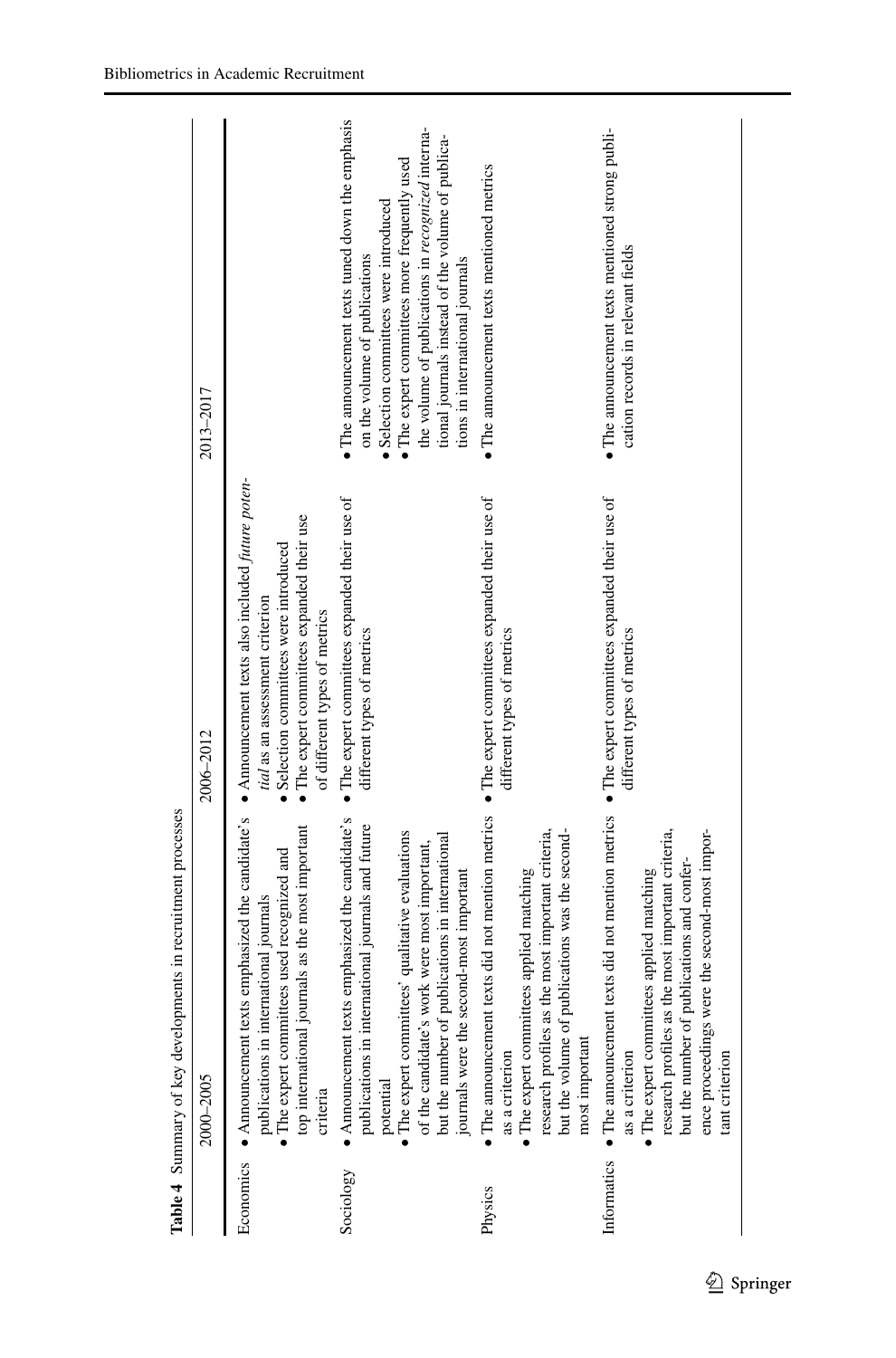# **Discussion**

We initiated this paper by asking how the use of metrics in academic recruitment had changed over time in diferent academic disciplines, and how organizational theory could explain the similarities and diferences in the use of metrics. We developed three diferent expectations; Firstly, following the path-dependency perspective (Thelen [1999\)](#page-25-1), we expected stable evaluation cultures relatively unafected by the general spread of metrics. Secondly, relying on the isomorphism perspective (DiM-aggio and Powell [1983](#page-23-7)), we conversely anticipated increased reliance on metrics. Finally, resting on translation theory (Czarniawska and Sevón [1996\)](#page-23-8), we expected discipline-dependent change. In this section we will discuss our results in relation to our analytical framework and expectations.

#### *Stable Evaluation Processes*

To understand the use of metrics in recruitment processes we must understand the context in which metrics are used. In this analysis we found stable and disciplinedependent evaluation cultures where the disciplines evaluated the candidates with their own criteria and notion of research quality, also addressed by other studies (Herschberg et al. [2018](#page-23-9); Levander et al. [2019\)](#page-24-9). These evaluation cultures refected the disciplines' epistemic traditions (Lamont [2009](#page-23-6)), as, for instance, how economics as a methodologically quantitative oriented discipline placed emphasis more strongly on metrics (Hylmö [2018;](#page-23-11) Fourcade et al. [2015](#page-23-15)), while sociology, as a more heterogeneous discipline comprising both qualitative and quantitative research traditions (Christensen and Klemsdal [2019](#page-22-7)), relied more strongly on quantitative research evaluations. The diferent evaluation cultures also mirrored diferences in academic work (Välimaa [1998](#page-25-8)), as, for instance, how the more specifc and narrow announcement texts in the natural sciences assigned to certain research groups probably were due to research groups being more common in these research traditions (Kyvik and Reymert [2017\)](#page-23-20). Subsequently, an evaluation of whether the candidates possessed the right competence and matched the research groups' needs was more important.

The disciplines' evaluation cultures proved highly stable and the way the discipline evaluated the candidates did not change substantially over time. The robustness of peer review has also been addressed by prior studies (Musselin [2013\)](#page-24-6), and could be explained by their fundamental connection to the disciplines' epistemological traditions and academic work (Lamont [2009;](#page-23-6) Välimaa [1998\)](#page-25-8). This observed stability supports the path-dependency perspective, proposing organizational stability instead of organizational change (Thelen [1999\)](#page-25-1). However, universities are robust organizations (Colyvas and Powell [2006\)](#page-23-13), and recruitment processes as core organizational processes are even more stable (Meyer and Rowan [1977\)](#page-24-8). Thus, stability in this study was expected and must be understood in relation to the fundamental position of the recruitment processes at universities as robust organizations.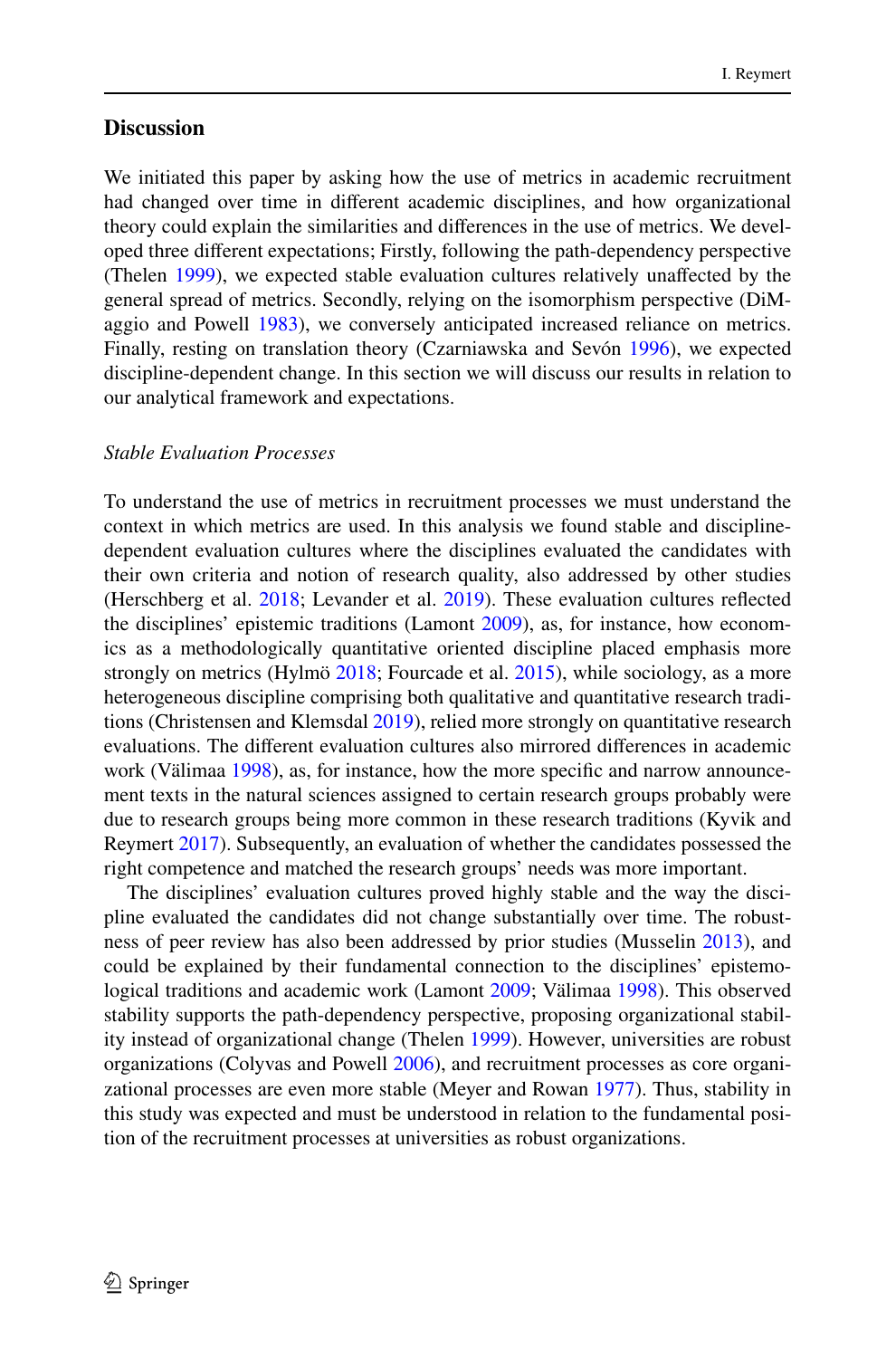#### *A Moderately Increased Reliance on Metrics*

Contrary to the literature suggesting an escalation of metrics (Stephan et al. [2017\)](#page-24-5), we only detected a moderately increased reliance on metrics in recruitment processes as suggested by Hicks et al. [\(2015](#page-23-4)). Moreover, metrics were already in use in the earliest recruitment processes, and the importance of metrics in the candidate evaluations was more of a modest and steady increase or continuum than an escalation. The increased use of metrics was further chiefy a result of the new selection committees' use of metrics as screening tools, while peer reviews conducted by the expert committees were relatively unchanged. These selection committees were introduced in the social sciences alongside a rapid growth in the number of candidates, probably due to the internationalization of the academic job market (Chou and Gornitzka [2014\)](#page-22-8), and metrics were applied in decreasing the number of candidates which reduced the complexity in the evaluations. This fnding alludes to the pivotal observation in organization studies that actors are incapable of handling the complexity of reality in decision-making processes, and ought to reduce complexity (March and Simon [1958](#page-24-20)). Similarly, evaluators are nearly incapable of reading and evaluating the entire works of 50 or more applicants and metrics are suited to reduce this complexity. Metrics used as judgment tool has also been discovered by prior studies (Hammarfelt and Rushforth [2017](#page-23-3)) and is in accordance with bibliometricians' recommendations as supplements rather than replacements of traditional expert judgment (Hicks et al. [2015](#page-23-4)). However, even though metrics were foremost applied as screening tools, this was nevertheless a new and prominent role of metrics in the recruitment processes, which may send strong signals to future applicants that strong records of metrics are needed to be considered for a position.

Despite the observed stability in evaluation practices and the primary role of metrics as screening tools, we also detected a moderately increased reliance on metrics in the expert committees. This was most evident in economics but also present in sociology and informatics. Whereas metrics were used primarily as a very important criterion by the expert committees in sociology, informatics, and physics, the expert committees in economics also tended to use them as a replacement of traditional peer review. The disciplines' use of metrics also became more complex, applying a range of diferent metrics. Considering the relatively short time period of this study, this moderate increase should not be underestimated, but rather implies that metrics have reached core organizational processes where changes are least expected (Meyer and Rowan [1977](#page-24-8)).

The increased reliance on metrics could not only be understood as an attempt to reduce complexity in recruitment processes but is hard to understand detached from the general global spread of standards in organizations (Brunsson and Jacobsson [2000](#page-22-0); Power [1999](#page-24-1)), and increased accountability demands (Krücken and Meier [2006;](#page-23-1) Ramirez [2006\)](#page-24-21). In the analysis we observed that expert committees often expressed difficulty when ranking the candidates and these difficult decisions were to be taken in a semi-official process with a larger research community surveillance and candidates being able to complain. This context creates strong need for the results to be perceived as legitimate, which may be satisfed with metrics as they may be perceived as more objective (Ramirez and Meyer [2013](#page-24-0)). Moreover,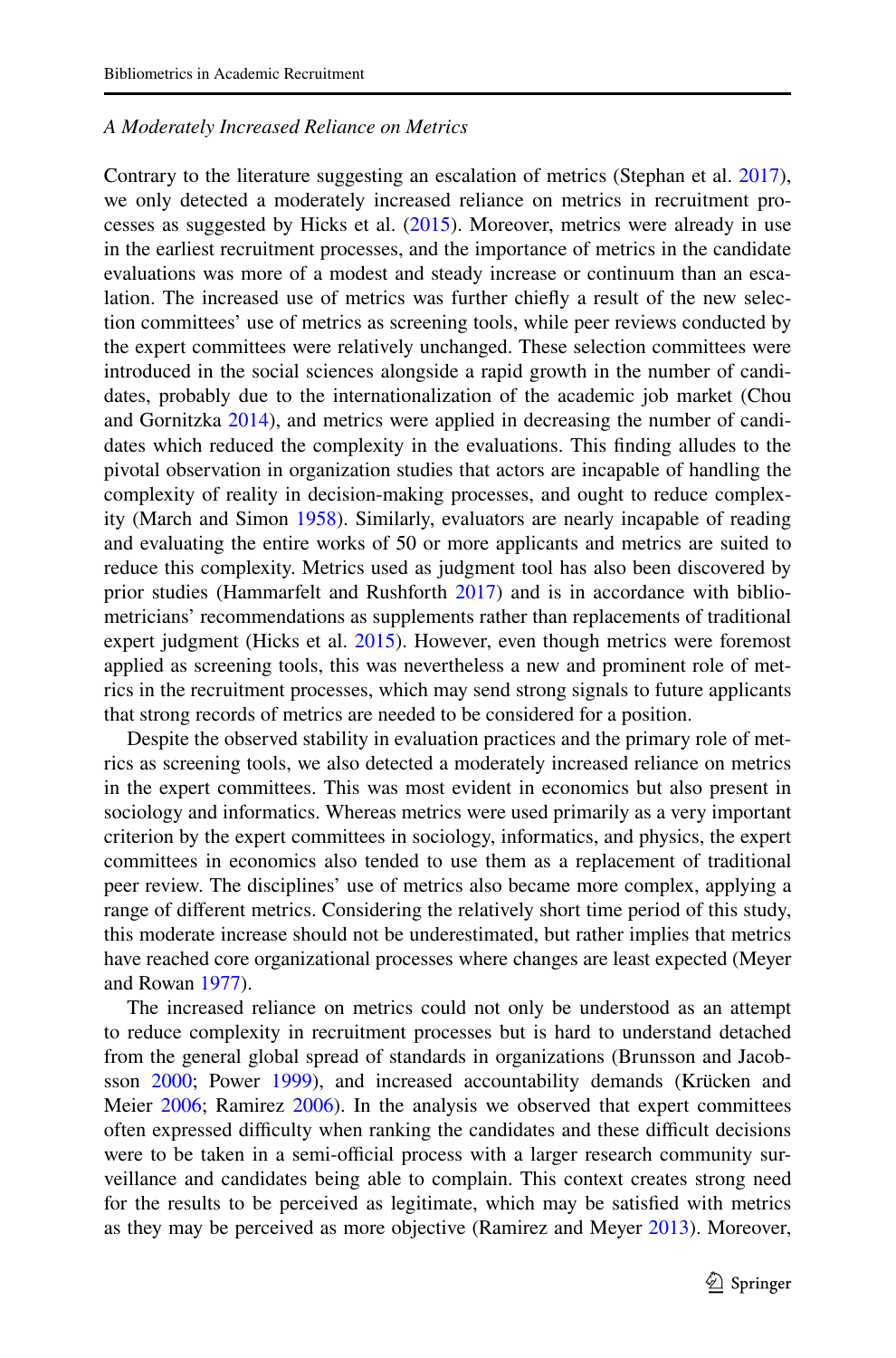whereas a committee's peer review could be disputed, a candidate's superior metrics could not and could thus prevent complaints. The use of metrics in these processes could therefore be understood as an example of how standards satisfy legitimacy and accountability demands (Brunsson and Sahlin-Andersson [2000](#page-22-1)), and the semiofficial context with high legitimacy demands helps us understand why metrics have reached core university processes as uncovered in this study.

Moreover, the observed uncertainty and difficulty in ranking candidates may also have triggered mimetic behavior where use of metrics in one discipline was mimicked by other disciplines (DiMaggio and Powell [1983](#page-23-7)). The use of external professors may have further paved way for normative isomorphism (DiMaggio and Powell [1983](#page-23-7)), as the external and international professors may have brought with them metrics use from their home institutions. However, this study is unable to account for how metrics have spread, but the theory of isomorphism exemplifes many potential paths for this spread.

#### *The Disciplines' Diferent Use of Metrics*

As the use of metrics was discipline-dependent, so was the intensity of the spread. In addition, the disciplines applied diferent types of metrics refecting the established peer review cultures. For example, as a more homogenous discipline, economics (Hylmö [2018](#page-23-11); Fourcade et al. [2015\)](#page-23-15) relied on the number of publications in the top journals only, while sociology being a more heterogeneous discipline (Christensen and Klemsdal [2019](#page-22-7)) relied on the number of publications in a much broader set of recognized journals. Similarly, as conference proceedings are valued as research output in the natural sciences (Wilsdon et al. [2015](#page-25-0)), these disciplines logically quantifed the candidates' number of conference proceedings, which was absent in the social sciences. This diverse use of metrics suggests that the disciplines have translated and selected those metrics that suit their notions of research quality best, aligned with expectations derived from the translation of idea perspective arguing that organizations adapt and translate universal templates and travelling ideas to ft their own local context (Czarniawska and Sevón [1996](#page-23-8)).

Finishing our discussion, we conclude that the chiefy stable evaluation cultures in the recruitment processes provide an empirical example of how core university processes are mainly characterized by path dependency (Thelen [1999](#page-25-1); Pierson [1993](#page-24-7)) and only moderately by isomorphism (DiMaggio and Powell [1983\)](#page-23-7). This was further in line with our expectations as recruitment processes were sites where change was less expected. However, we did detect modest change, but this change was highly discipline-dependent, thus ofering stronger support to the translation perspective (Czarniawska and Sevón [1996\)](#page-23-8) than isomorphism. The disciplines' diverse use of types of metrics is hence an empirical example of how metrics not only are passively and evenly difused as may be derived from isomorphism (DiMaggio and Powell [1983](#page-23-7)), but they are rather actively translated to ft the local context as suggested by translation scholars (Czarniawska and Sevón [1996\)](#page-23-8).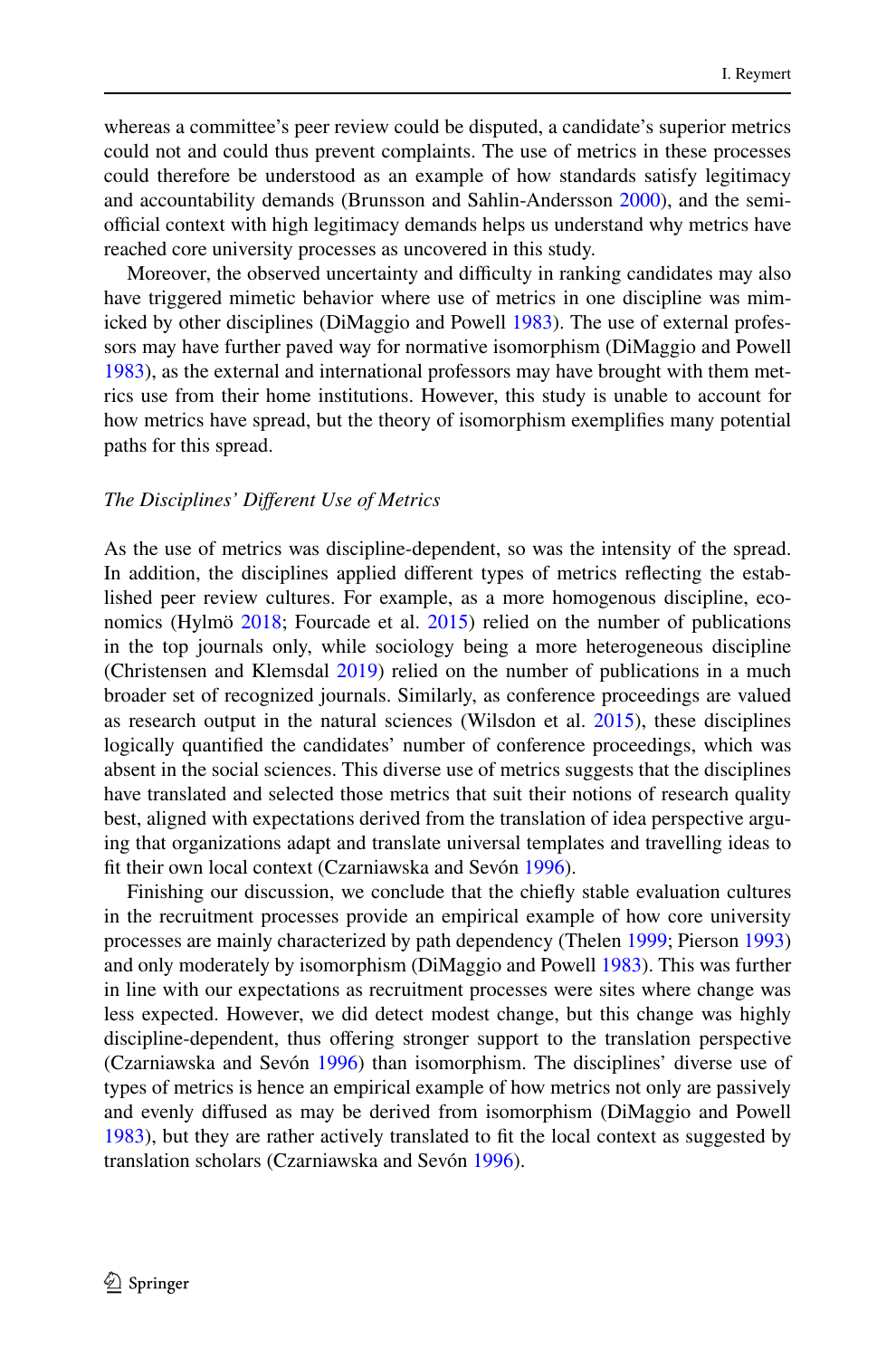### **Conclusion**

Metrics have proliferated in science (Hicks et al. [2015](#page-23-4)), and studies have even suggested an increased reliance on metrics in academic recruitment processes (Stephan et al. [2017\)](#page-24-5). However, the literature on the use of metrics in recruitment processes offer little evidence for how and with which importance metrics are applied in these evaluation processes (Stephan et al. [2017;](#page-24-5) Aagaard [2015](#page-22-4); Hicks et al. [2015\)](#page-23-4). The lack of empirical studies could partly be due to the confdentiality of recruitment processes and thus unavailability of data. However, in this study we were able to get access to unique data containing confdential reports from professor recruitments in economics, sociology, physics and informatics at the University of Oslo between 2000 and 2017, which enabled us to explore the internal dynamics inside the recruitment processes, and account for how metrics are used in candidate evaluations.

In the study, we display stable and discipline-dependent evaluation cultures where metrics foremost were applied as a screening tool to limit the number of eligible candidates rather than replacements of traditional peer review. However, the exception is economics, where metrics also replaced more qualitative research evaluations to some extent. Hence, using metrics in recruitment processes does not necessarily imply fundamental change or elimination of peer reviews but could rather suggest that metrics are used as a supplement. However, even though the disciplines' evaluation cultures were foremost unchanged, we also detected moderately increased reliance on metrics in the peer review process. This moderate increase indicates that the spread of metrics has also reached core university processes where change is least expected (Musselin [2013\)](#page-24-6). Hence, this observation of robust evaluation practices provides an empirical example of how core university processes are chiefy characterized by path-dependency mechanisms (Pierson [1993;](#page-24-7) Thelen [1999\)](#page-25-1) and only moderately by isomorphism (DiMaggio and Powell [1983\)](#page-23-7). Additionally, the disciplinary-dependent spread of metrics offers a theoretical understanding of how travelling standards such as metrics are not difused but rather translated to ft the local context resulting in context-dependent spread as suggested by translation scholars (Czarniawska and Sevón [1996](#page-23-8)). The disciplinary differences in recruitment processes have been addressed by prior studies (Herschberg et al. [2018;](#page-23-9) Levander et al. [2019;](#page-24-9) Van den Brink and Benschop [2011;](#page-25-3) Van den Brink et al. [2006](#page-25-6); Hammarfelt and Rushforth [2017](#page-23-3)), but not well covered and this study has contributed with important descriptions of the evaluation cultures in sociology, economics, physics and informatics.

This paper has analyzed semi-official recruitment reports written in a rationalized language. These documents contribute valuable information of the reported use of evaluation criteria and what is perceived as legitimate reasoning around research quality and the valuation of metrics in candidate evaluations by tenured scholars. Moreover, they are relatively free from recollection bias as they are written at the time of the evaluations and, thus, used in studies of academic recruitments (Ham-marfelt and Rushforth [2017](#page-23-3); Hylmö [2018](#page-23-11)). However, these documents do not openly account for the recruiters' strategic behavior (Musselin [2010](#page-24-13)), inbreeding efects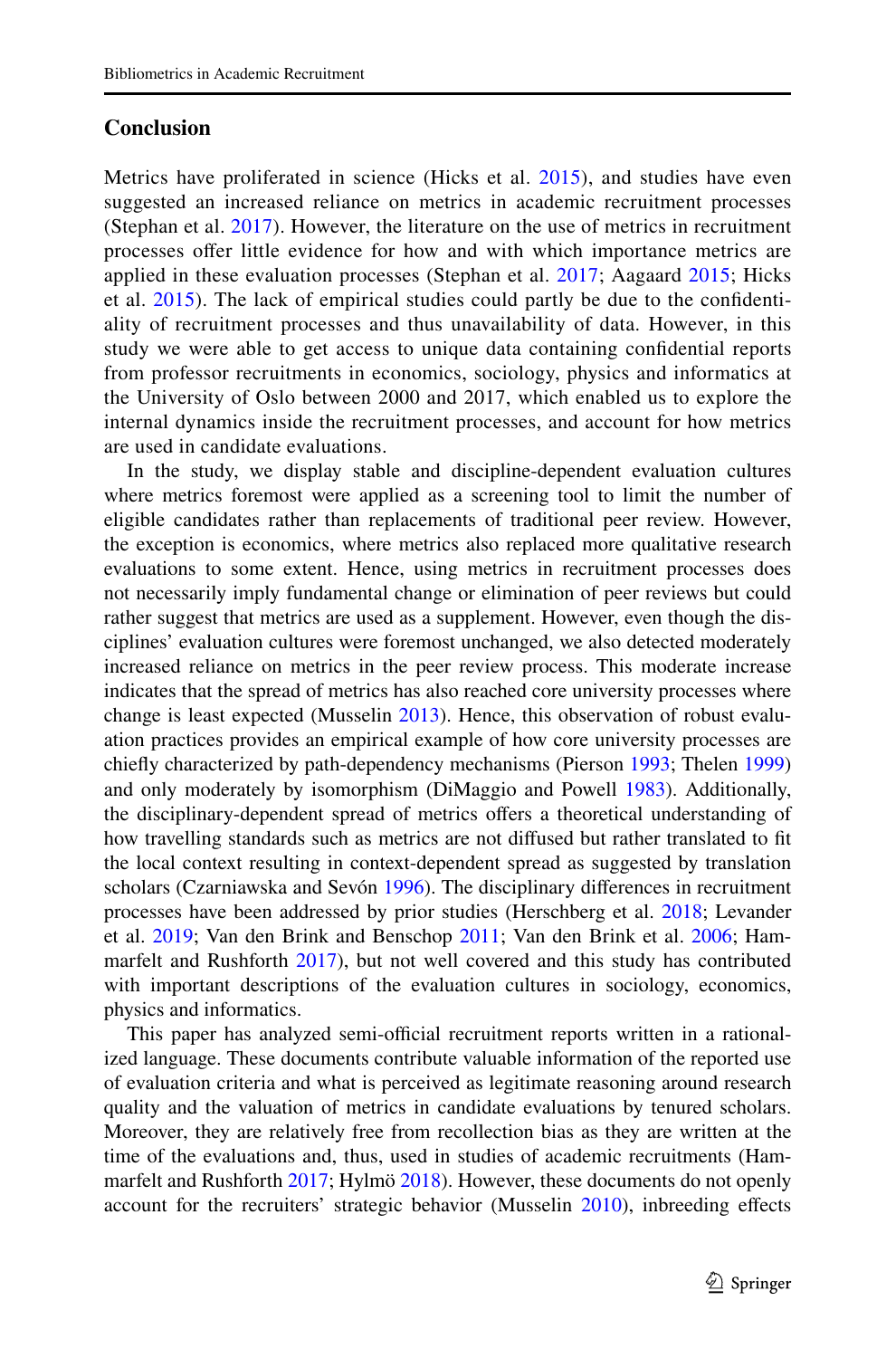(Altbach et al. [2015](#page-22-9); Tavares et al. [2019](#page-25-7)), or gender bias (Van den Brink and Benschop  $2011$ ). Nor do they show unreported quantitative or qualitative research evaluations. These documents are, thus, only indicators of and not equivalent to the verifed use of metrics. How the feld-specifc evaluation cultures detected in this study align with prior studies of these felds' characterized notion of quality strengthens these documents as indicators of the verifed research evaluation. Nevertheless, as these unreported evaluations leave more subtle traces in the documents, these efects are harder to detect and must be studied with other research methods. For instance, comparing the description of female and male candidates (Fürst [1988\)](#page-23-10) or calculating their chances to proceed in recruitments, controlled for their qualifcations (Lutter and Schröder [2016\)](#page-24-22), may uncover gender biases. Interviews, experiments, and ethnographic methods may also be helpful to uncover these effects.

The literature on evaluation practices in academic recruitment processes is scarce, and this study has contributed with a comprehensive account of the use of metrics at the University of Oslo over the last two decades across academic disciplines. These observations should moreover be common in the international feld of science as University of Oslo along with other universities are subject to global trends (Ramirez and Christensen [2013](#page-24-17)) and increased use of metrics (Aagaard [2015\)](#page-22-4). Our selection of disciplines further covered epistemic diferences between and within the major research tradition of social and natural sciences. However, this study also poses new questions and illustrates the need for additional research. Firstly, what are the efects of the observed use of metrics (De Rijcke et al. [2016\)](#page-23-2)? For example, to what degree did the metrics-oriented selection committee single out qualifed candidates? This paper has not been able to answer this question, but independently of the answer, only the awareness of the selection of candidates by metrics may stop researchers from following more risky ideas, afraid of losing the needed publications records to proceed in future recruitments (Laudel [2017](#page-24-23)). The efects of the moderate use of metrics should, thus, be more closely studied since a moderate increase does not necessarily imply moderate efects. Secondly, to control for diferent types of vacancies, we only studied permanent professor positions, which are the most important positions at universities with the most experienced candidates. However, follow-up studies may investigate whether there is a diferent use of metrics when hiring for other types of positions, such as postdocs. We also urge scholars to explore more profoundly the mechanisms that contribute to change and stability in evaluation cultures in recruitment processes.

Lastly, in our analysis we observed how the expert committees controlled the defnition of research quality and decided on use of metrics, which implies that the modestly increased reliance on metrics in peer review has been a result of researchers' own choices despite scholarly protests as seen in the Doha-declaration. Scholars' control over peer review processes has also been address by prior studies (Musselin [2013\)](#page-24-6). However, the researchers were not the only factor infuencing the use of metrics in recruitment processes. Which type of evaluation committees were appointed and which missions and importance they were assigned with also afected the use of metrics refecting how organizational structure afects organizational outcome (March and Simon [1958;](#page-24-20) Egeberg [2012;](#page-23-21) Gulick [1937](#page-23-22)). For instance, the introduction of selection committees in the recruitment processes boosted the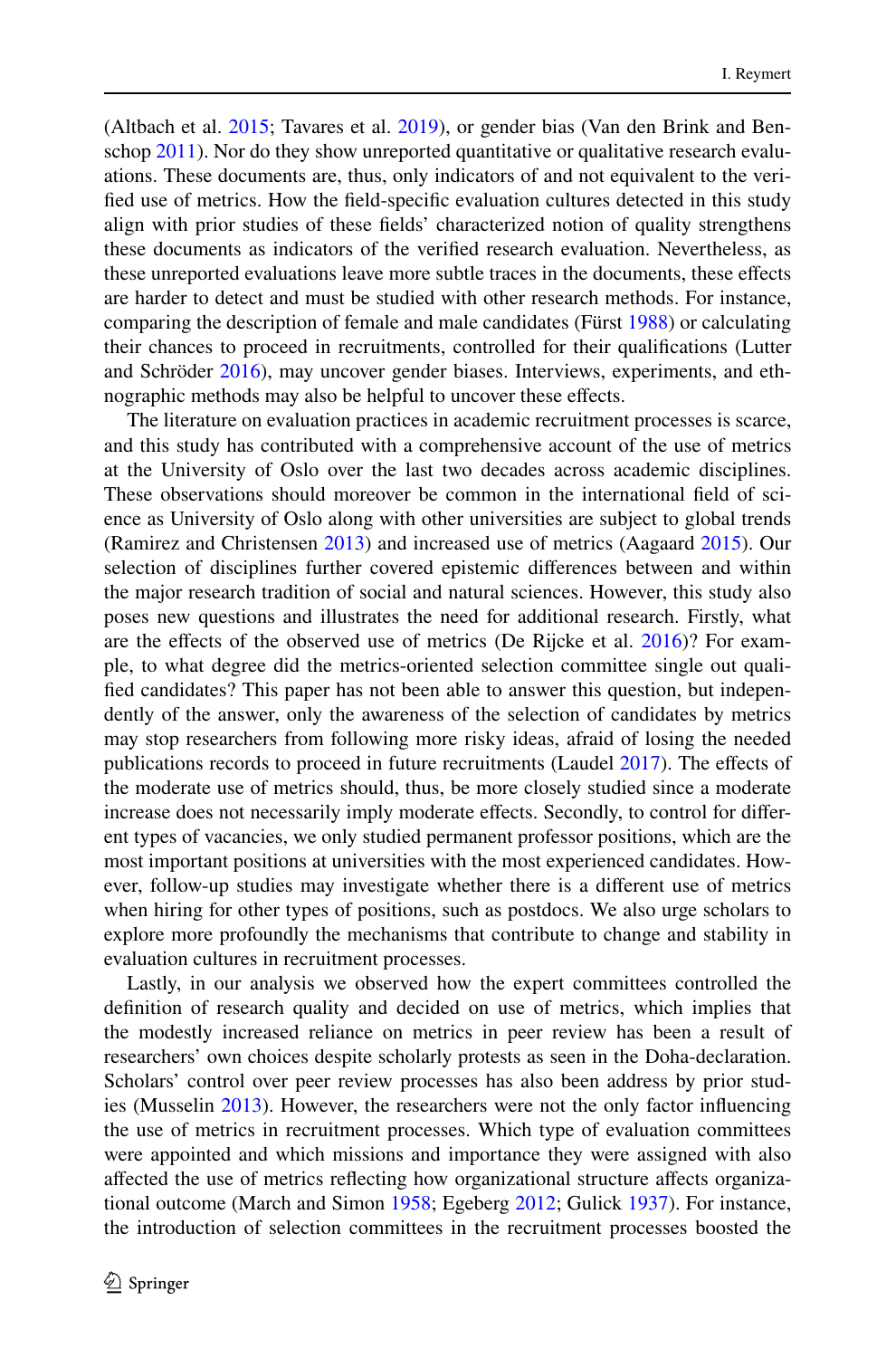importance of metrics in the recruitment processes. Thus, even though the scholars controlled the defnition of research quality in peer review, they were not in control of the organizational structure of the processes which also afected the importance of metrics. We thus urge scholars not only to investigate the dynamics within peer review, but also how organizational structure impacts the importance of peer review in recruitment processes.

**Acknowledgments** A special thanks to research professor Liv Langfeldt and the Centre for Research Quality and Policy Impact Studies, professor Francisco Ramirez and the SCANCOR community at Stanford, lecturer Robyn Lockwood, professor emeritus Tom Christensen, two anonymous reviewers, and the author's two supervisors, professor Tobias Bach and professor Taran Thune, for their support and expertise.

**Funding** Funding was provided by Norges Forskningsråd (Grant No. 256223). The author is submitted as a PhD student at the Department of Political Science at the University of Oslo.

**Open Access** This article is licensed under a Creative Commons Attribution 4.0 International License, which permits use, sharing, adaptation, distribution and reproduction in any medium or format, as long as you give appropriate credit to the original author(s) and the source, provide a link to the Creative Commons licence, and indicate if changes were made. The images or other third party material in this article are included in the article's Creative Commons licence, unless indicated otherwise in a credit line to the material. If material is not included in the article's Creative Commons licence and your intended use is not permitted by statutory regulation or exceeds the permitted use, you will need to obtain permission directly from the copyright holder. To view a copy of this licence, visit [http://creativecommons.org/licen](http://creativecommons.org/licenses/by/4.0/) [ses/by/4.0/](http://creativecommons.org/licenses/by/4.0/).

### **References**

- <span id="page-22-4"></span>Aagaard, Kaare. 2015. How incentives trickle down: Local use of a national bibliometric indicator system. *Science and Public Policy* 42: 725–737. <https://doi.org/10.1093/scipol/scu087>.
- <span id="page-22-3"></span>Aksnes, Dag W., Liv Langfeldt, and Paul Wouters. 2019. Citations, Citation Indicators, and Research Quality: An Overview of Basic Concepts and Theories. *SAGE Open*. [https://doi.org/10.1177/21582](https://doi.org/10.1177/2158244019829575) [44019829575](https://doi.org/10.1177/2158244019829575).
- <span id="page-22-9"></span>Altbach, Philip G., Maria Yudkevich, and Laura E. Rumbley. 2015. Academic inbreeding: local challenge, global problem. *Asia Pacifc Education Review* 16: 317–330. [https://doi.org/10.1007/s1256](https://doi.org/10.1007/s12564-015-9391-8) [4-015-9391-8](https://doi.org/10.1007/s12564-015-9391-8).
- <span id="page-22-2"></span>Baert, Patrick, and Alan Shipman. 2005. University under siege? *European Societies* 7(1): 157–185. [https](https://doi.org/10.1177/2158244019829575) [://doi.org/10.1177/2158244019829575.](https://doi.org/10.1177/2158244019829575)
- <span id="page-22-6"></span>Becher, Tony, and Paul Trowler. 1989. *Academic Tribes and Territories. Intellectual Enquiry and the Culture of Disciplines*. New York: The Society for Research into Higher Education and Open University Press.
- <span id="page-22-5"></span>Bennett, Andrew, and Jefery T. Checkel. 2015. *Process tracing: from metaphor to analytic tool*. Cambridge: Cambridge University Press.
- <span id="page-22-1"></span>Brunsson, Nils, and Kerstin Sahlin-Andersson. 2000. Constructing Organizations: The Example of Public Sector Reform. *Organization Studies* 21(4): 721–746. <https://doi.org/10.1177/0170840600214003>.
- <span id="page-22-0"></span>Brunsson, Nils, and Bengt Jacobsson. 2000. The Contemporary Expansion of Standardization. In *A World of Standards*, eds. Nils Brunsson and Bengt Jacobsson, 1–16. New York: Oxford University Press.
- <span id="page-22-8"></span>Chou, Meng-Hsuan, and Åse Gornitzka. 2014. *Building the Knowledge Economy in Europe*. Massachusetts: Edward Elgar Publishing Limited.
- <span id="page-22-7"></span>Christensen, Tom, and Lars Klemsdal. 2019. Social Science Disciplines in Complex Development Contexts - the Professional Dimension of Reputation Management. In *Universities as Agencies*, eds. Tom Christensen, Åse Gornitzka, and Francisco Ramirez, 117–154. Palgrave Macmillan, London: Reputation and Professionalization.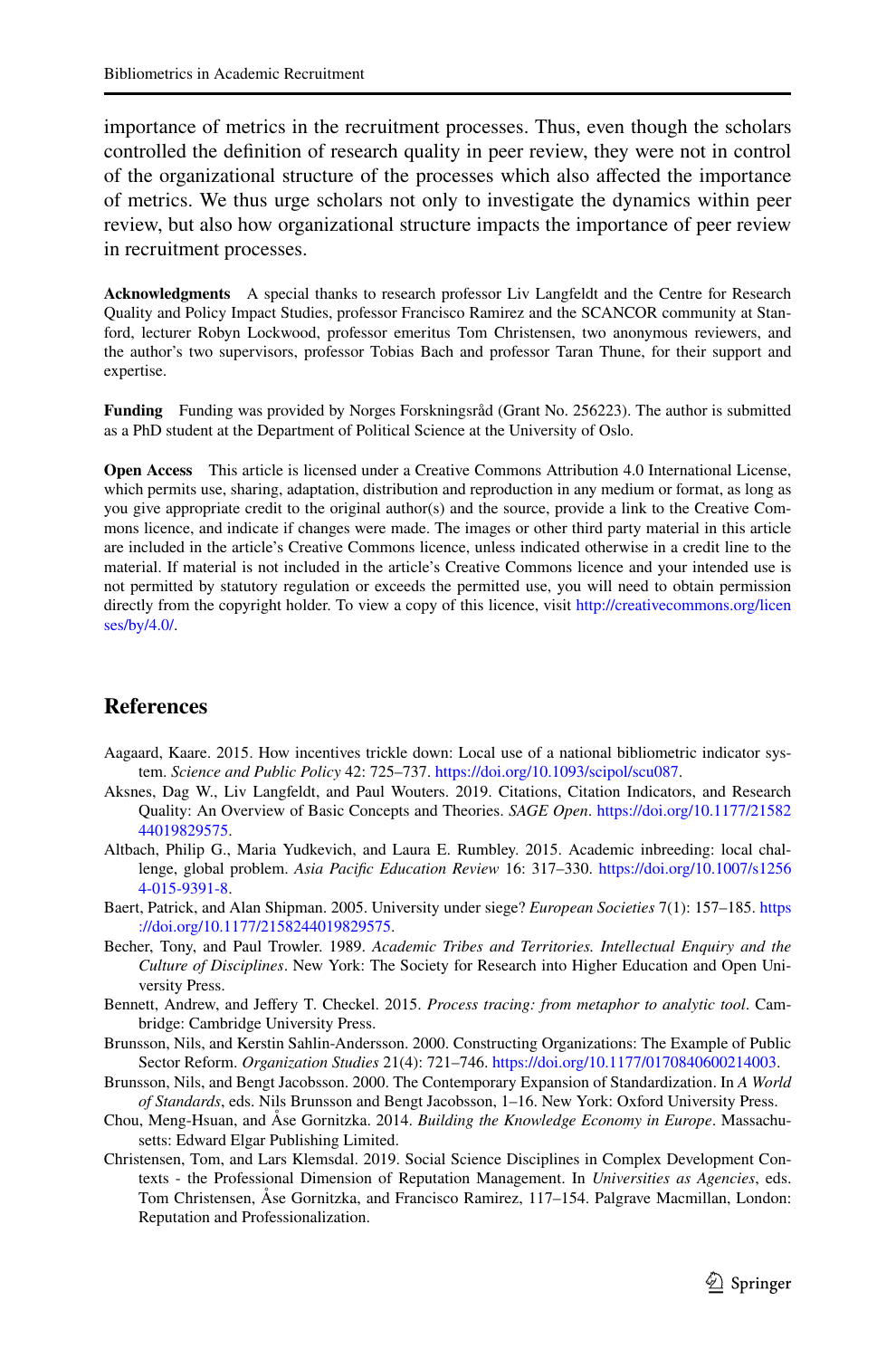- <span id="page-23-12"></span>Clark, Burton. 1978. Academic Diferentiation in National Systems of Higher Education. *Comparative Education Review* 22(2): 242–258.
- <span id="page-23-14"></span>Clark, Burton. 1983. *The higher education system: academic organization in cross-national perspective*. Berkeley, California: University of California Press.
- <span id="page-23-13"></span>Colyvas, Jeannette A., and Walter W. Powell. 2006. Roads to institutionalization: The remaking of boundaries between public and private science. *Research in Organisational Behavior* 27: 305–353. [https://doi.org/10.1016/S0191-3085\(06\)27008-4.](https://doi.org/10.1016/S0191-3085(06)27008-4)
- <span id="page-23-19"></span>Creswell, John W. 2013. Data Analysis and Representation. In *Qualitative Inquiry & Research Design. Choosing Among Five Approaches*, eds. John W. Creswell and Cheryl N. Poth, 179–212. London: Sage.
- <span id="page-23-8"></span>Czarniawska, Barbara, and Guje Sevón. 1996. *Translating Organizational Change*. New York: Walter de Gruyter.
- <span id="page-23-2"></span>De Rijcke, Sarah, Paul Wouters, Alex D. Rushforth, Thomas P. Franssen, and Björn Hammarfelt. 2016. Evaluation practices and efects of indicator use - A literature review. *Research Evaluation* 25: 161– 169. [https://doi.org/10.1093/reseval/rvv038.](https://doi.org/10.1093/reseval/rvv038)
- <span id="page-23-7"></span>DiMaggio, Paul J., and Walter W. Powell. 1983. The iron cage revisited: Institutional isomorphism and collective rationality in organization felds. *American Sociological Review* 48: 147–160.
- <span id="page-23-0"></span>Drori, Gili S., John W. Meyer, and Hokyu Hwang. 2006. *Globalization and Organization, World Society and Change*. New York: Oxford University Press.
- <span id="page-23-21"></span>Egeberg, Morten. 2012. How Bureaucratic Structure Matters: An Organizational Perspective. In *The Sage Handbook of Public Administration*, eds. B. Jon and Cheryl N. Pierre, 116–127. London: Sage.
- <span id="page-23-15"></span>Fourcade, Marion, Etienne Ollion, and Yann Algan. 2015. The Superiority of Economists. *Journal of Economic Perspectives* 29(1): 89–114.
- <span id="page-23-10"></span>Fürst, Elisabeth L'orange. 1988. *Kvinner i Akademia - inntrengere i en mannskultur? [Women in Academe – intruders in a male culture]*. Oslo: NAVFs sekretariat for kvinneforskning.
- <span id="page-23-22"></span>Gulick, Luther. 1937. Notes on the Theory of Organization. In *Papers on the Science of Administration*, eds. Luther Gulick and Lyndall Urwick, 3–45. New York: Institute of Public Administration.
- <span id="page-23-3"></span>Hammarfelt, Björn, and Alex D. Rushforth. 2017. Indicators as judgment devices: An empirical study of citizen bibliometrics in research evaluation. *Research Evaluation* 26(3): 169–180. [https://doi.](https://doi.org/10.1093/reseval/rvx018) [org/10.1093/reseval/rvx018](https://doi.org/10.1093/reseval/rvx018).
- <span id="page-23-16"></span>Hansen, Hanne Foss, Lars Geschwind, Jussi Kivistö, Elias Pekkola, Rómulo Pinheiro, and Kirsi J. Pulkkinen. 2019. Balancing accountability and trust: university reforms in the Nordic countries. *Higher Education* 78(3): 557–573.<https://doi.org/10.1007/s10734-019-0358-2>.
- <span id="page-23-9"></span>Herschberg, Channah, Yvonne Benschop, and Marieke Van den Brink. 2018. Selecting early-career researchers: the infuence of discourse of internationalisation and excellence on formal and applied selection criteria in academia. *Higher Education* 76: 807–825. [https://doi.org/10.1007/s1073](https://doi.org/10.1007/s10734-018-0237-2) [4-018-0237-2](https://doi.org/10.1007/s10734-018-0237-2).
- <span id="page-23-4"></span>Hicks, Diana, Paul Wouters, Ludo Waltman, Sarah de Rijcke, and Ismael Rafols. 2015. The Leiden Manifesto for research metrics. *Nature* 22(April). [http://www.nature.com/news/bibliometrics-the-leide](http://www.nature.com/news/bibliometrics-the-leiden-manifesto-for-research-metrics-1.17351) [n-manifesto-for-research-metrics-1.17351.](http://www.nature.com/news/bibliometrics-the-leiden-manifesto-for-research-metrics-1.17351)
- <span id="page-23-11"></span>Hylmö, Anders. 2018. *Disciplined reasoning: Styles of reasoning and the mainstream hetrodoxy divide in Swedish economics*. Lund, Sweden: Lund University.
- <span id="page-23-17"></span>Hægeland, Torbjørn. 2015. Finansiering for kvalitet, mangfold og samspill - Nytt fnansieringssystem for universiteter og høyskoler [Funding for quality, diversity and interaction - New funding system for universities and university colleges]. In *Report to the Ministry of Education and Research*, ed. Ministry of Education and Research. Oslo.
- <span id="page-23-18"></span>Krippendorf, Klaus. 2013. *Content Analysis And Introduction to Its Methodology*, 3rd ed. The United States of America: SAGE Publications Inc.
- <span id="page-23-1"></span>Krücken, Georg, and Frank Meier. 2006. Turning the University into an Organizational Actor. In *Globalization and Organization. World Society and Organizational Change*, eds. Gili Drori, John W. Meyer, and Hokyu Hwang, 241–257. New York: Oxford University Press.
- <span id="page-23-20"></span>Kyvik, Svein, and Ingvild Reymert. 2017. Research collaboration in groups and networks: diferences across academic felds. *Scientometrics* 113: 951–967. [https://doi.org/10.1007/s1119](https://doi.org/10.1007/s11192-017-2497-5) [2-017-2497-5](https://doi.org/10.1007/s11192-017-2497-5).
- <span id="page-23-6"></span>Lamont, Michele. 2009. *How Professors Think: Inside the Curious World of Academic Judgment*. Cambridge, MA: Harvard University Press.
- <span id="page-23-5"></span>Langfeldt, Liv, and Svein Kyvik. 2011. Researchers as evaluators: tasks, tensions and politics. *Higher Education* 62: 199–212. <https://doi.org/10.1007/s10734-010-9382-y>.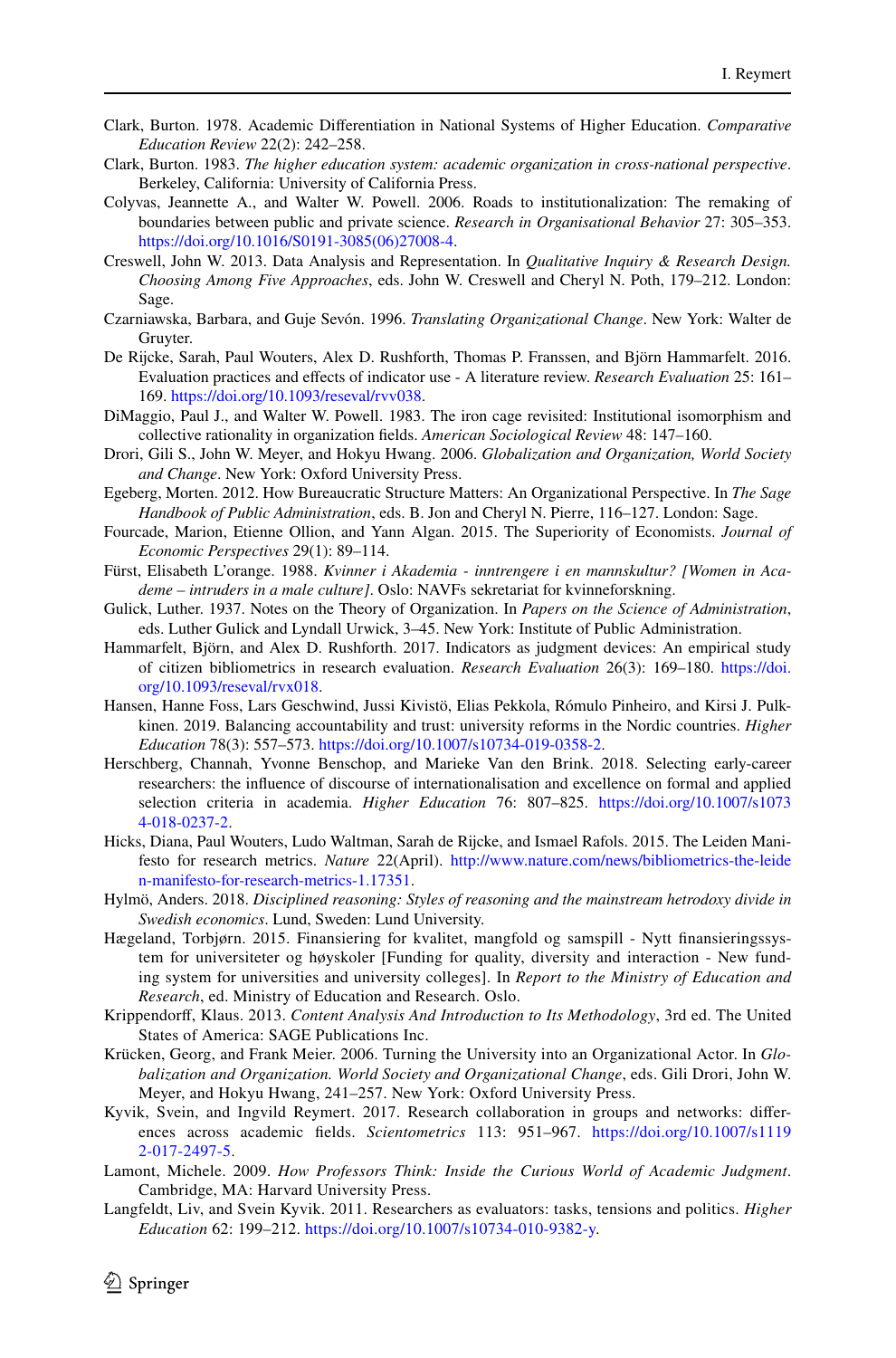- <span id="page-24-11"></span>Langfeldt, Liv, Maria Nedeva, Sverker Sörlin, and Duncan A. Thomas. 2020. Co-existing Notions of Research Quality: A Framework to Study Context-specifc Understandings of Good Research. *Minerva* 58(1): 115–137. [https://doi.org/10.1007/s11024-019-09385-2.](https://doi.org/10.1007/s11024-019-09385-2)
- <span id="page-24-23"></span>Laudel, Grit. 2017. How do National Career Systems Promote or Hinder the Emergence of New Research Lines? *Minerva* 55(3): 341–369. [https://doi.org/10.1007/s11024-017-9314-4.](https://doi.org/10.1007/s11024-017-9314-4)
- <span id="page-24-9"></span>Levander, Sara, Eva Forsberg, and Maja Elmgren. 2019. The meaning-making of educational profciency in academic hiring: a bland spot in the black box. *Teaching in Higher Education*. [https://](https://doi.org/10.1080/13562517.2019.157660) [doi.org/10.1080/13562517.2019.157660](https://doi.org/10.1080/13562517.2019.157660).
- <span id="page-24-22"></span>Lutter, Mark, and Martin Schröder. 2016. Who becomes a tenured professor, and why? Panel data evidence from German sociology, 1980-2013. *Research Policy* 45(5): 999–1013. [https://doi.](https://doi.org/10.1016/j.respol.2016.01.019) [org/10.1016/j.respol.2016.01.019](https://doi.org/10.1016/j.respol.2016.01.019).
- <span id="page-24-18"></span>Maassen, Peter, Eli Moen, and Bjørn Stensaker. 2011. Reforming higher education in the Netherlands and Norway: the role of the state and national modes of governance. *Policy Studies* 32(5): 479–495. <https://doi.org/10.1080/01442872.2011.566721>.
- <span id="page-24-20"></span>March, James G., and Herbert A. Simon. 1958. *Organizations*. Cambridge, Massachusetts: Blackwell Publishers.
- <span id="page-24-8"></span>Meyer, John W., and Brian Rowan. 1977. Institutionalized Organizations: Formal Structure as Myth and Ceremony. *American Journal of Sociology* 83(2): 340–363.<https://doi.org/10.1086/226550>.
- <span id="page-24-12"></span>Montgomery, Henry, and Sven Hemlin. 1991. Judging Scientifc Quality. A Cross-disciplinary Investigation of Professorial Evaluation Documents. *Göteborg Psychological Reports* 21(4).
- <span id="page-24-6"></span>Musselin, Christine. 2013. How peer review empowers the academic profession and university managers: Changes in relationships between the state, universities and the professoriate. *Research Policy* 42(5): 1165–1173. [https://doi.org/10.1016/j.respol.2013.02.002.](https://doi.org/10.1016/j.respol.2013.02.002)
- <span id="page-24-13"></span>Musselin, Christine. 2010. *The Market for Academics [Les marché des universitaires]*. New York, USA: Routledge.
- <span id="page-24-3"></span>Paradeise, Catherine, and Jean-Claude Thoenig. 2015. *In Search of Academic Quality*. UK: Palgrave Macmillan.
- <span id="page-24-14"></span>Pierson, Paul. 2004. *Politics in Time: History, Institutions, and Social Analysis*. Princeton: Princeton University Press.
- <span id="page-24-7"></span>Pierson, Paul. 1993. When Efect Becomes Cause: Policy Feedback and Political Change. *World Politics* 45(4): 595–628.
- <span id="page-24-10"></span>Polanyi, Michael. 2000. The Republic of Science: Its Political and Economic Theory. *Minerva* 1: 54–73.
- <span id="page-24-1"></span>Power, Michael. 1999. *The Audit Society: Rituals of Verifcation*. Oxford: Oxford University Press.
- <span id="page-24-21"></span>Ramirez, Francisco. 2006. The Rationalization of Universities. In *Transnational Governance: Institutiional Dynamics of Regulation*, eds. Marie-Laure Djelic and Kerstin Sahlin-Andersson, 225–244. Cambridge: Cambridge University Press.
- <span id="page-24-17"></span>Ramirez, Francisco, and Tom Christensen. 2013. The formalization of the university: rules, roots and routes. *Higher Education* 65: 695–708.<https://doi.org/10.1007/s10734-012-9571-y>.
- <span id="page-24-0"></span>Ramirez, Francisco, and John W. Meyer. 2013. Universalizing the University in a World Society. In *Institutionalization of World-Class University in Global Competition*, eds. Jung Cheol Shin and Barbara M. Kehm, 257–275. New York: Springer.
- <span id="page-24-16"></span>Sahlin-Andersson, Kerstin. 1996. Imitating by Editing Success: The Construction of Organizational Fields. In *Translating Organizational Change*, eds. Barbara Czarniawska-Joerges and Guje Sevón, 69–92. Berlin: Walter de Gruyter.
- <span id="page-24-2"></span>Sauder, Michael, and Wendy Nelson Espeland. 2009. The Discipline of Rankings: Tight Coupling and Organizational Change. *American Sociological Review* 74(1): 63–82. [https://doi.org/10.1177/00031](https://doi.org/10.1177/000312240907400104) [2240907400104](https://doi.org/10.1177/000312240907400104).
- <span id="page-24-15"></span>Scott, William Richard, and Gerald F. Davis. 2007. *Organizations and organizing: Rational, Natural, and Open System Perspectives*. Upper Saddle River, N.J: Pearson Prentice Hall.
- <span id="page-24-4"></span>Sivertsen, Gunnar. 2017. Unique, but still best practice? The Research Excellence Framework (REF) from an international perspective. *Palgrave Communications*.<https://doi.org/10.1057/palcomms.2017.78>.
- <span id="page-24-19"></span>Sivertsen, Gunnar. 2016. Publication-Based Funding: The Norwegian Model. In *Research Assessment in the Humanities. Towards Criteria and Procedures*, eds. Michael Ochsner, Sven E. Hug, and Hans-Dieter Daniel, 79–90. Zürich: Springer.
- <span id="page-24-5"></span>Stephan, Paula, Reinhilde Veugelers, and Jian Wang. 2017. Blinkered by bibliometrics. *Nature*. [https://](https://doi.org/10.1038/544411a) [doi.org/10.1038/544411a.](https://doi.org/10.1038/544411a)